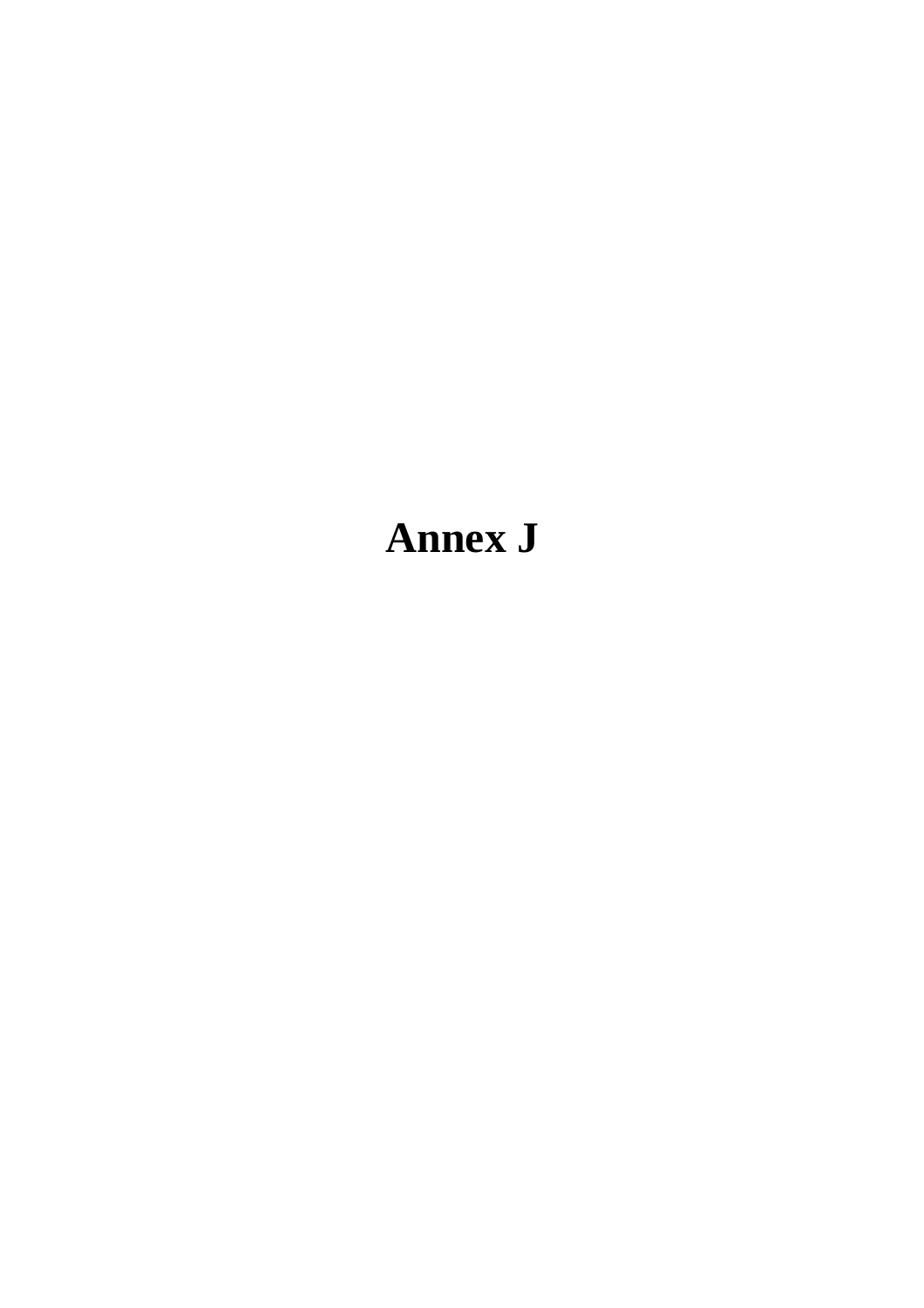**Contract No. 00/9281 Lamma Power Station Extension Baseline Marine Water Quality Monitoring**

**Baseline Monitoring Report**

**(Revision No. 3)**

*Prepared for*

**The Hongkong Electric Company Limited**

*By*

**Environmental Management Division**

**Hong Kong Productivity Council**

 $29<sup>th</sup>$  March  $2001$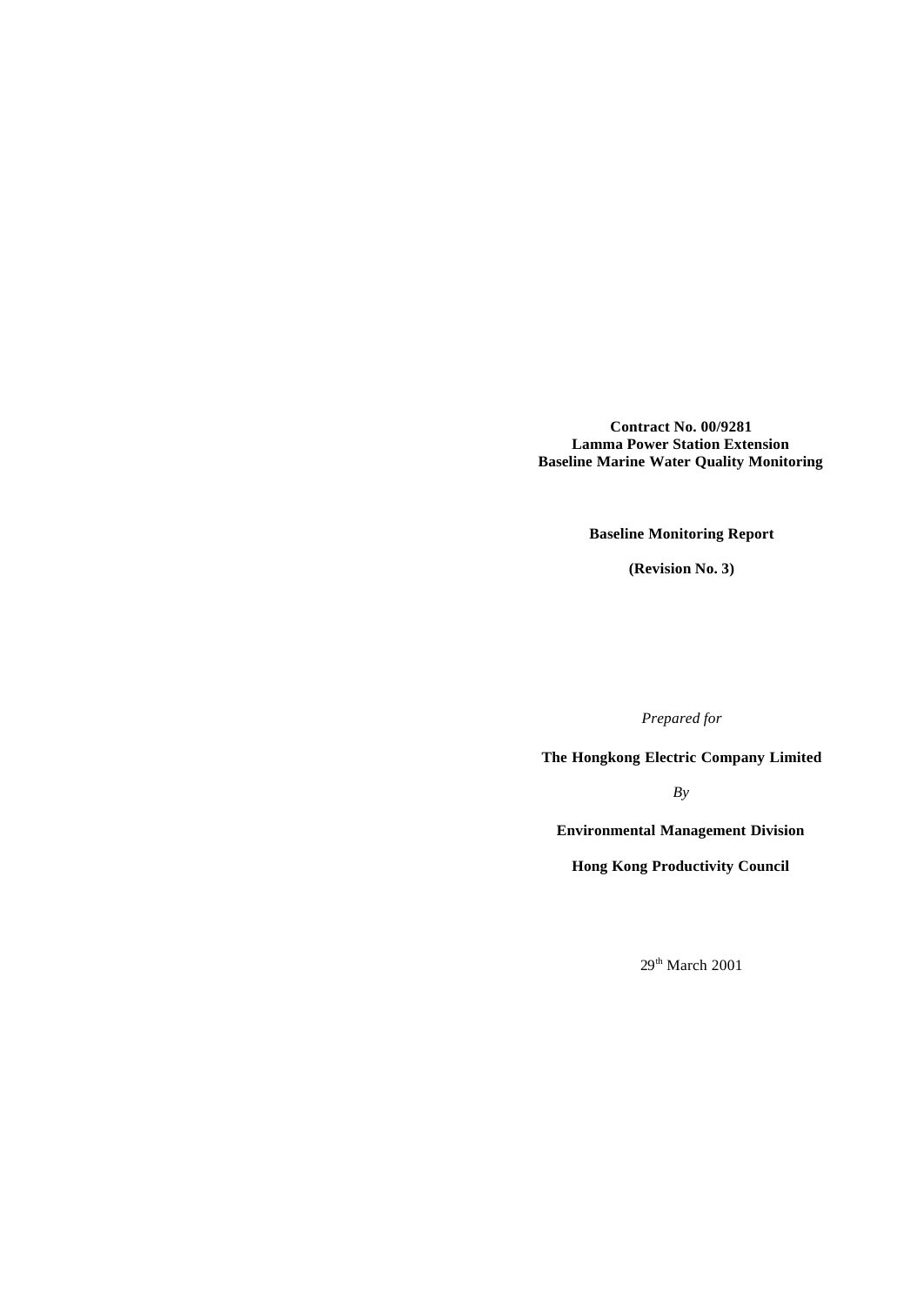**Contract No. 00/9281 Lamma Power Station Extension Baseline Marine Water Quality Monitoring**

**Baseline Monitoring Report**

**(Revision No. 3)**

Quality Index

| Date              | Reference No.     | Prepared by | Endorsed by |
|-------------------|-------------------|-------------|-------------|
| $29th$ March 2001 | 01016290\1592 029 | Daniel Sum  | K. L. Tsang |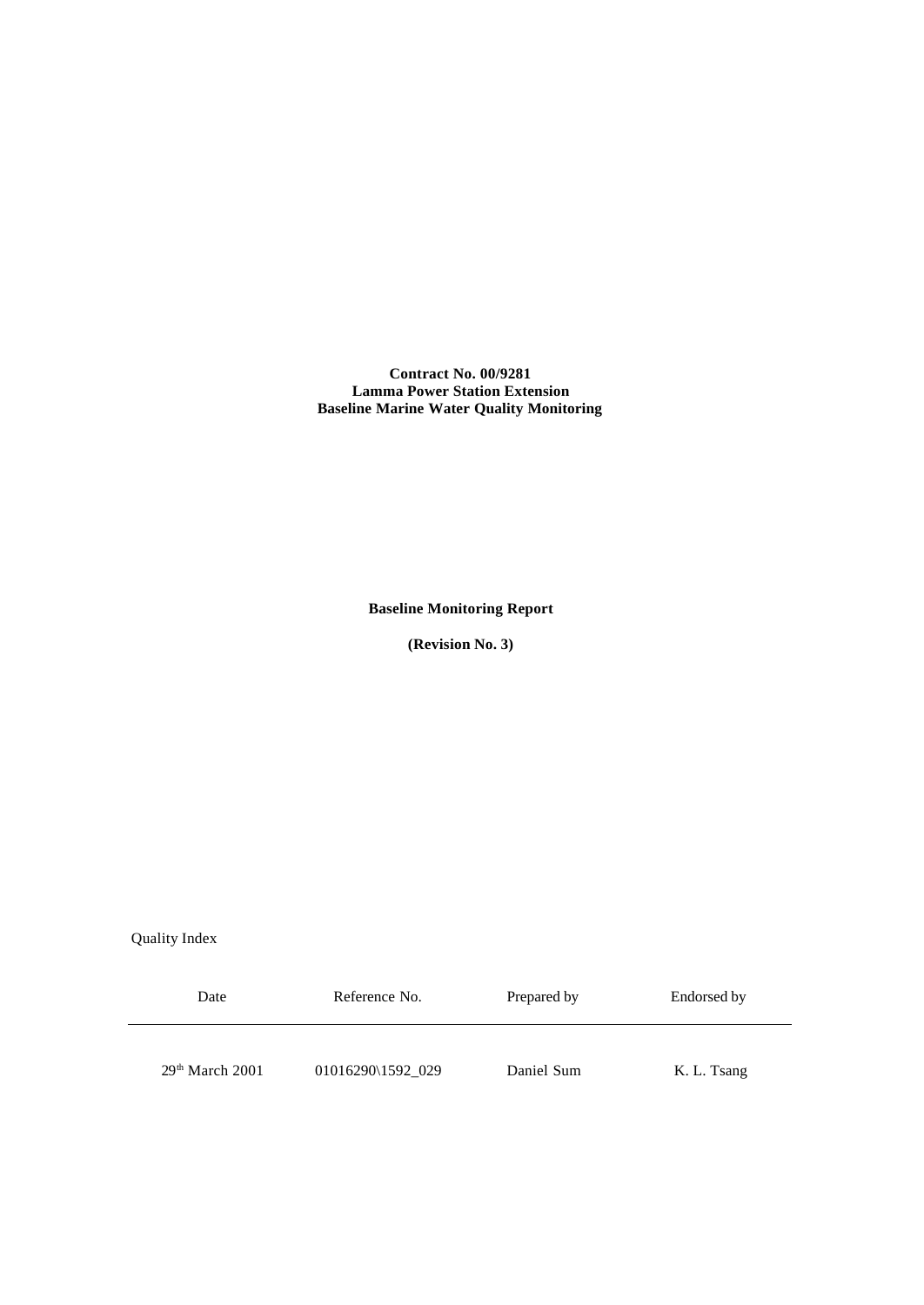# **TABLE OF CONTENTS**

# EXECUTIVE SUMMARY

#### **1. INTRODUCTION**

- **1.1**  Scope of the Report
- **1.2**  Structure of the Report

#### **2. PROJECT INFORMATION**

**2.1**  Background

#### **3. MONITORING METHODOLOGY**

- **3.1**  Monitoring Locations
- **3.2**  Monitoring Periods
- **3.3**  Monitoring Methodology
- **3.4**  Monitoring Equipment
- **3.5**  Equipment Calibration
- **3.6**  Laboratory Analysis & QA/QC

#### **4 BASELINE MONITORING RESULTS**

- **4.1**  General
- **4.2**  Weather and Major Activities at the Site During the Monitoring Period
- **4.3**  Marine Water Quality Action & Limit Levels

# **5** CONCLUDING REMARKS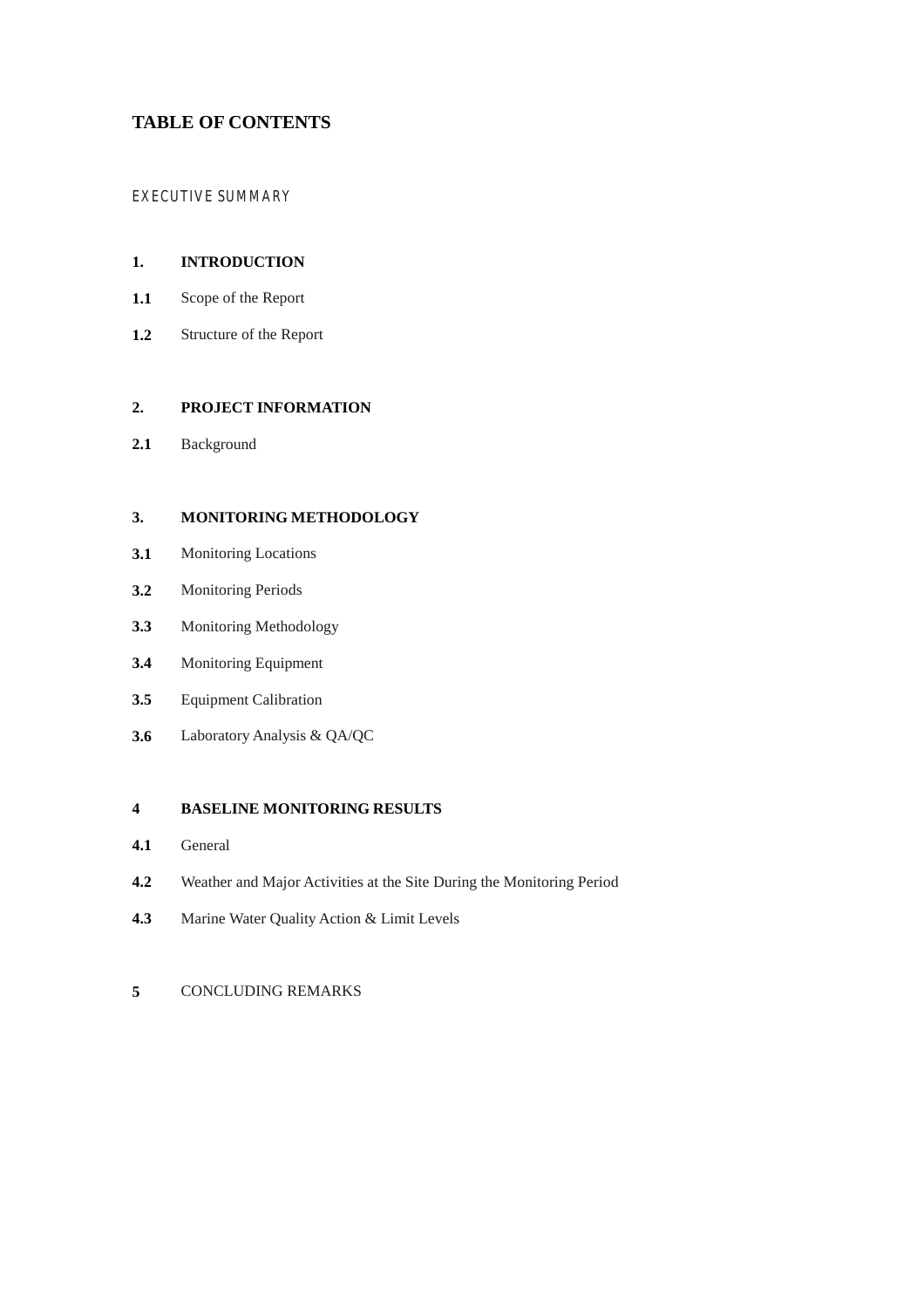# **LIST OF APPENDICES**

| <b>Appendix A</b> | <b>Calibration Records of Water Quality Monitoring Equipment</b>                                                   |
|-------------------|--------------------------------------------------------------------------------------------------------------------|
| <b>Appendix B</b> | <b>Chain-of-Custody Records</b>                                                                                    |
| Appendix C        | <b>Water Quality Monitoring Field Logs</b>                                                                         |
| <b>Appendix D</b> | <b>Laboratory Analysis Results of Marine Water Samples</b>                                                         |
| <b>Appendix E</b> | <b>Baseline Levels of Marine Water Quality at All Stations</b>                                                     |
| <b>Appendix F</b> | <b>Calculation of Action and Limit Levels of Marine Water</b>                                                      |
| <b>Appendix G</b> | <b>Laboratory QA/QC Results</b>                                                                                    |
| <b>Appendix H</b> | <b>Figure Showing Marine Water Monitoring Locations</b>                                                            |
| <b>Appendix I</b> | <b>HOKLAS Certificate of Hong Kong Productivity Council Environmental</b><br><b>Management Division Laboratory</b> |
| <b>Appendix J</b> | <b>Graphical Presentation of Marine Water Monitoring Results</b>                                                   |
| <b>Appendix K</b> | <b>Schedule of Reclamation Programme</b>                                                                           |
| Appendix L        | <b>Calculation of "Unionized Ammonia"</b>                                                                          |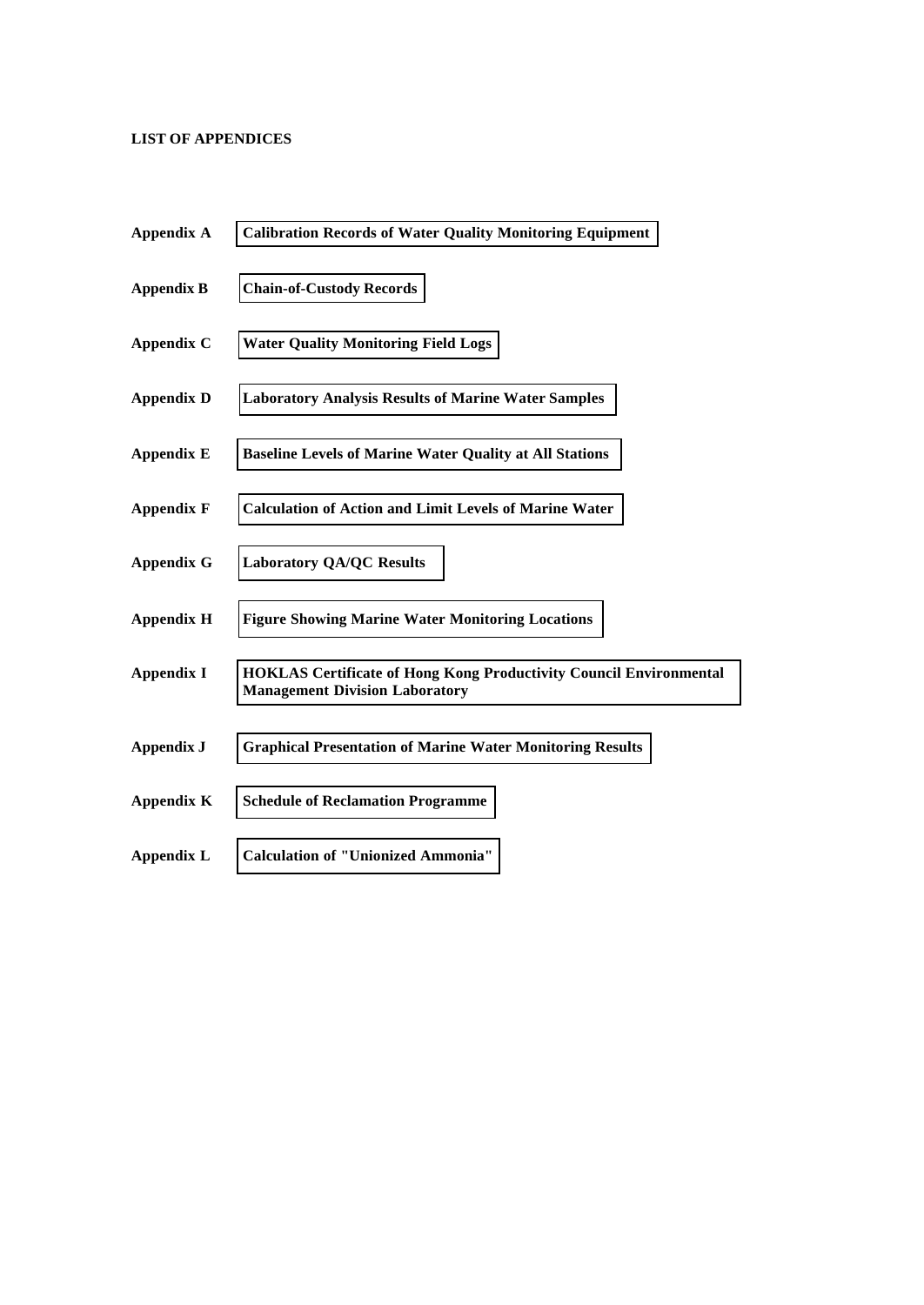#### **EXECUTIVE SUMMARY**

The Hongkong Electric Company Limited (HEC) is planning to construct an extension of the existing Lamma Power Station to cater for the forecasted increased in electricity demand. In this connection, HEC has appointed the Hong Kong Productivity Council (HKPC) to conduct the baseline water quality monitoring works in the surrounding waters in accordance with the recommendations as stipulated in the Environmental Impact Assessment under the Environmental Impact Assessment Ordinance.

This Report has been prepared to document the baseline marine water monitoring conducted for the construction of the Lamma Power Station Extension project. Monitoring of marine water quality was carried out from  $6<sup>th</sup>$  November to 1<sup>st</sup> December 2000, prior to the commencement of construction works. From the analysis of the collected data and field observations, it is concluded that the measured water quality is representative of pre-construction ambient conditions.

#### **Monitoring Results**

Depth-average Dissolved Oxygen measurement results at sensitive receiver and control monitoring stations are in the range of  $5.7 - 8.4$  mg/L and  $5.1 - 8.3$  mg/L respectively. Dissolved Oxygen measurement results of bottom level at sensitive receiver and control monitoring stations are in the range of  $5.6 - 8.4$  mg/L and 4.2 – 8.3 mg/L respectively.

Depth-average Suspended Solids measurement results at sensitive receiver and control monitoring stations are in the range of  $4.8 - 25.4$  mg/L and  $5.5 - 25.7$  mg/L respectively.

Depth-average measurement results of Unionized Ammonia at the sensitive receiver and control monitoring stations are in the range of  $0.001 - 0.007$  mg/L and  $0.001 - 0.008$  mg/L respectively.

The depth–average measurement results of Total Inorganic Nitrogen at the sensitive receiver and control monitoring stations are in the range of  $0.01 - 0.27$  mg/L and  $0.03 - 0.28$  mg/L respectively.

#### **Determination of Action and Limit Levels**

Based on the collected data, marine water quality Action and Limit Levels have been established at each monitoring station and are documented in Section 4.3 of this Report.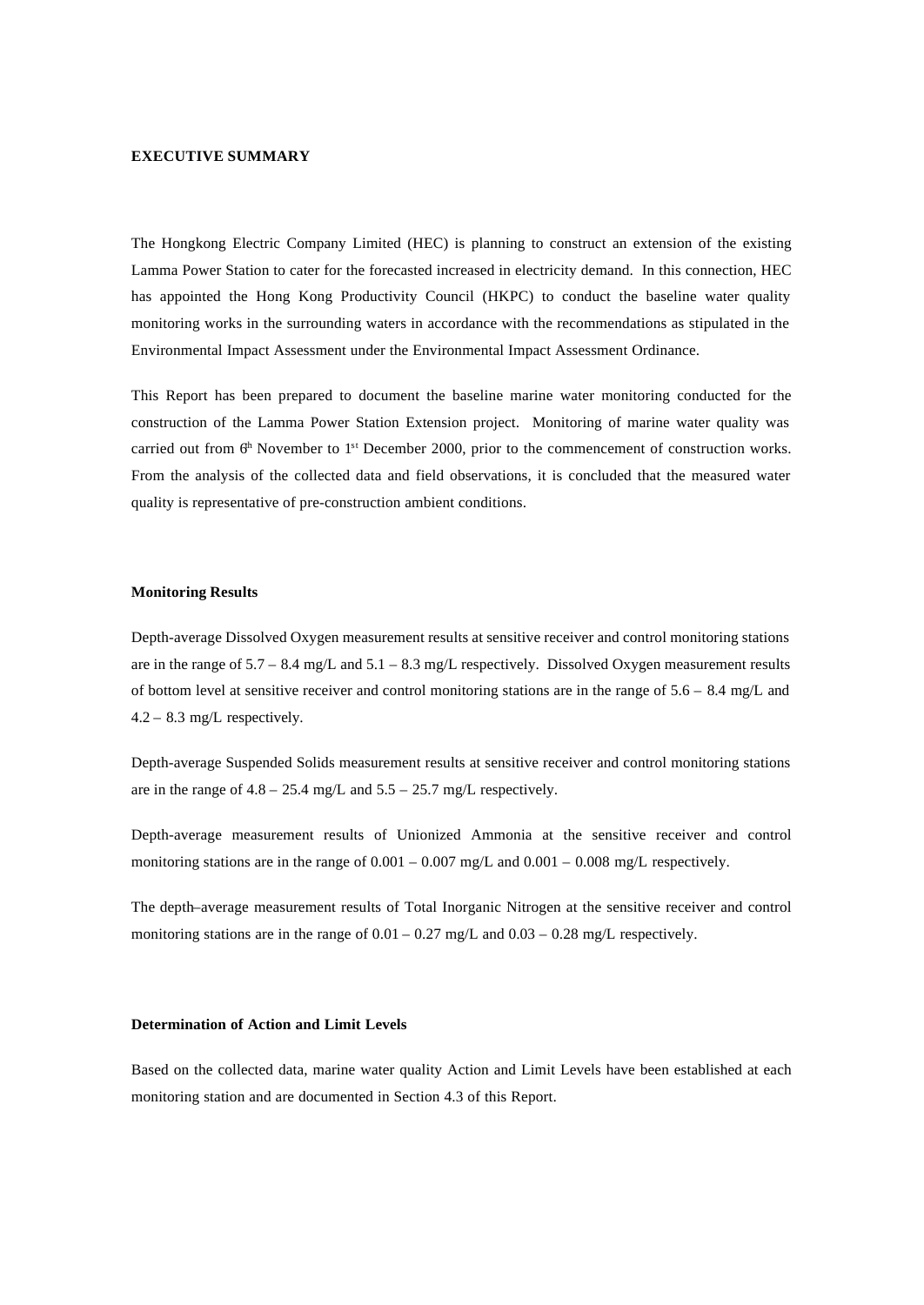# **1. INTRODUCTION**

## **1.1 Scope of the Report**

This is the Baseline Marine Water Quality Monitoring Report for the Lamma Power Station Extension project. This report has been prepared by the Environmental Management Division of Hong Kong Productivity Council (HKPC) for submission to The Hongkong Electric Company Limited (HEC).

#### **1.2 Structure of the Report**

The structure of the report is as follows:

Section 1: **INTRODUCTION** - details the scope and structure of the report.

Section 2: **PROJECT INFORMATION** - summarizes the background of the project.

- Section 3: **MONITORING METHODOLOGY**  describes the monitoring locations, monitoring period, monitoring equipment to be used for the on-site measurement, laboratory analysis methodology and the associated QA/QC results
- Section 4: **BASELINE MONITORING RESULTS –** presents the monitoring results and the established Action and Limit Levels.

## Section 5: **CONCLUDING REMARKS**

## **2. PROJECT INFORMATION**

## **2.1 Background**

The Hongkong Electric Company (HEC) Limited is planning to construct a 1,800 MW gas-fired combined cycle plant as an extension of the existing Lamma Power Station to cater for the forecasted increase in electricity demand. An Environmental Impact Assessment under the EIAO has been conducted which recommended an EM&A programme for the construction activities of Lamma Power Station Extension (Lamma Extension). A baseline water quality monitoring as part of the EM&A programme prior to the construction activities (scheduled to commence in January 2001) was also recommended. In this connection, HEC appointed the Hong Kong Productivity Council (HKPC) to conduct the baseline water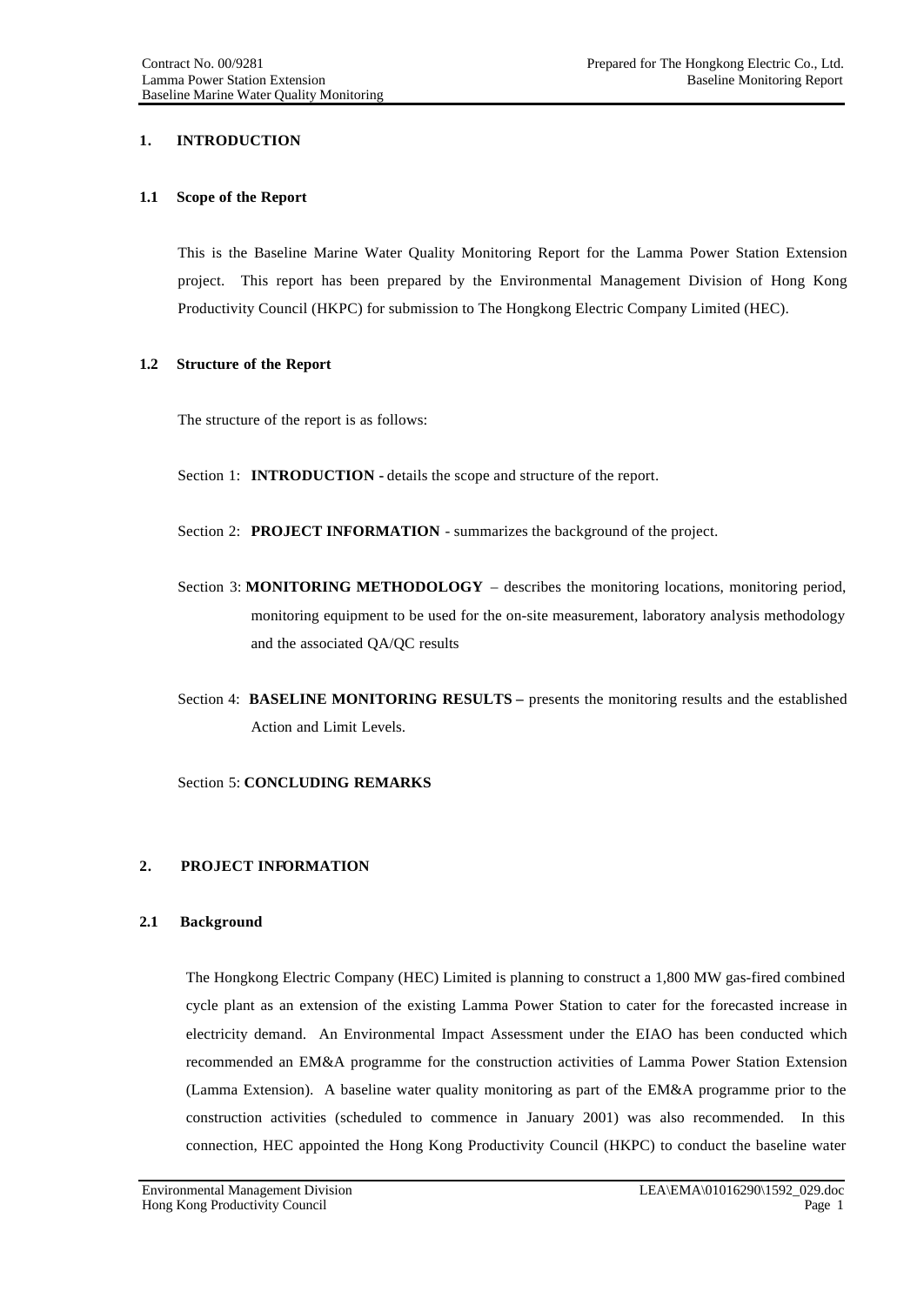quality monitoring works at all the recommended sensitive receiver monitoring and control stations. The baseline water monitoring was commenced in November 2000 and completed in December 2000. The schedule of the reclamation programme is enclosed in Appendix K.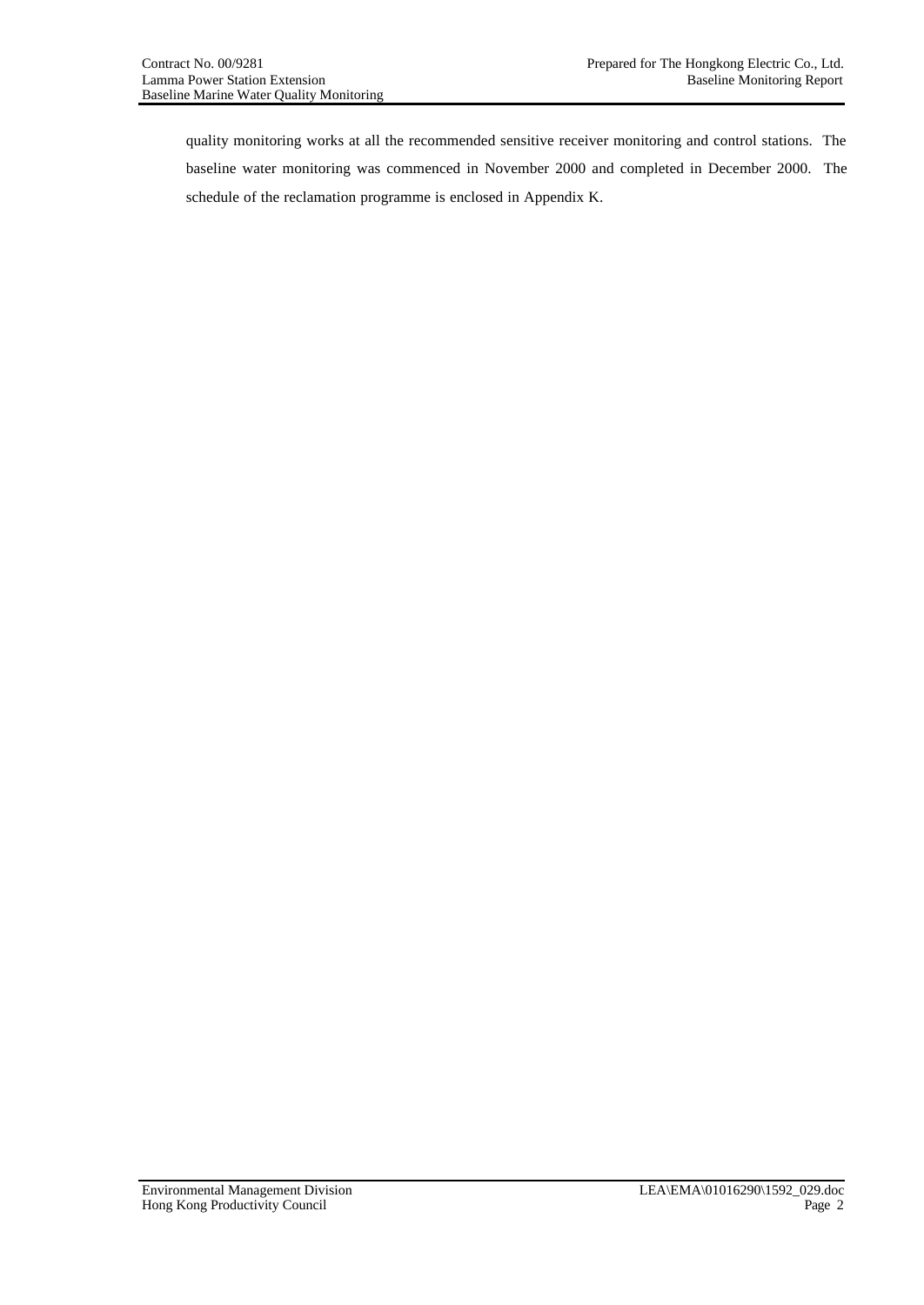# **3. MONITORING METHODOLOGY**

## **3.1 Monitoring Locations**

In order to monitor the potential environmental impact of the project during the construction period, seven stations (SR1 to SR7) were selected to be the sensitive receiver monitoring locations to gauge any potential impact on water quality during the entire construction period. On the other hand, in order to monitor the possible background fluctuation of the study area during the impact monitoring period, another five control monitoring stations (C1 to C5), which were not predicted to be impacted by the construction works for the extension, were also monitored together with the sensitive receiver monitoring stations. These locations are listed in Table 3.1 below, and are also depicted in Appendix H.

| <b>Station I.D.</b> | <b>HK Metric Grid</b>              | <b>HK Metric Grid</b> |  |  |  |  |  |  |  |
|---------------------|------------------------------------|-----------------------|--|--|--|--|--|--|--|
|                     | <b>Easting</b>                     | <b>Northing</b>       |  |  |  |  |  |  |  |
|                     | <b>Sensitive Receiver Stations</b> |                       |  |  |  |  |  |  |  |
| SR <sub>1</sub>     | 830224                             | 811528                |  |  |  |  |  |  |  |
| SR <sub>2</sub>     | 829004                             | 810903                |  |  |  |  |  |  |  |
| SR <sub>3</sub>     | 829194                             | 808600                |  |  |  |  |  |  |  |
| SR4                 | 830119                             | 808650                |  |  |  |  |  |  |  |
| SR <sub>5</sub>     | 830386                             | 807189                |  |  |  |  |  |  |  |
| SR6                 | 829977                             | 805758                |  |  |  |  |  |  |  |
| SR7                 | 829566                             | 804545                |  |  |  |  |  |  |  |
|                     | <b>Control Stations</b>            |                       |  |  |  |  |  |  |  |
| C1                  | 830542                             | 813492                |  |  |  |  |  |  |  |
| C <sub>2</sub>      | 828608                             | 813492                |  |  |  |  |  |  |  |
| C <sub>3</sub>      | 826776                             | 809978                |  |  |  |  |  |  |  |
| C <sub>4</sub>      | 826776                             | 806464                |  |  |  |  |  |  |  |
| C <sub>5</sub>      | 830440                             | 802186                |  |  |  |  |  |  |  |

**Table 3.1: Marine Water Monitoring Locations**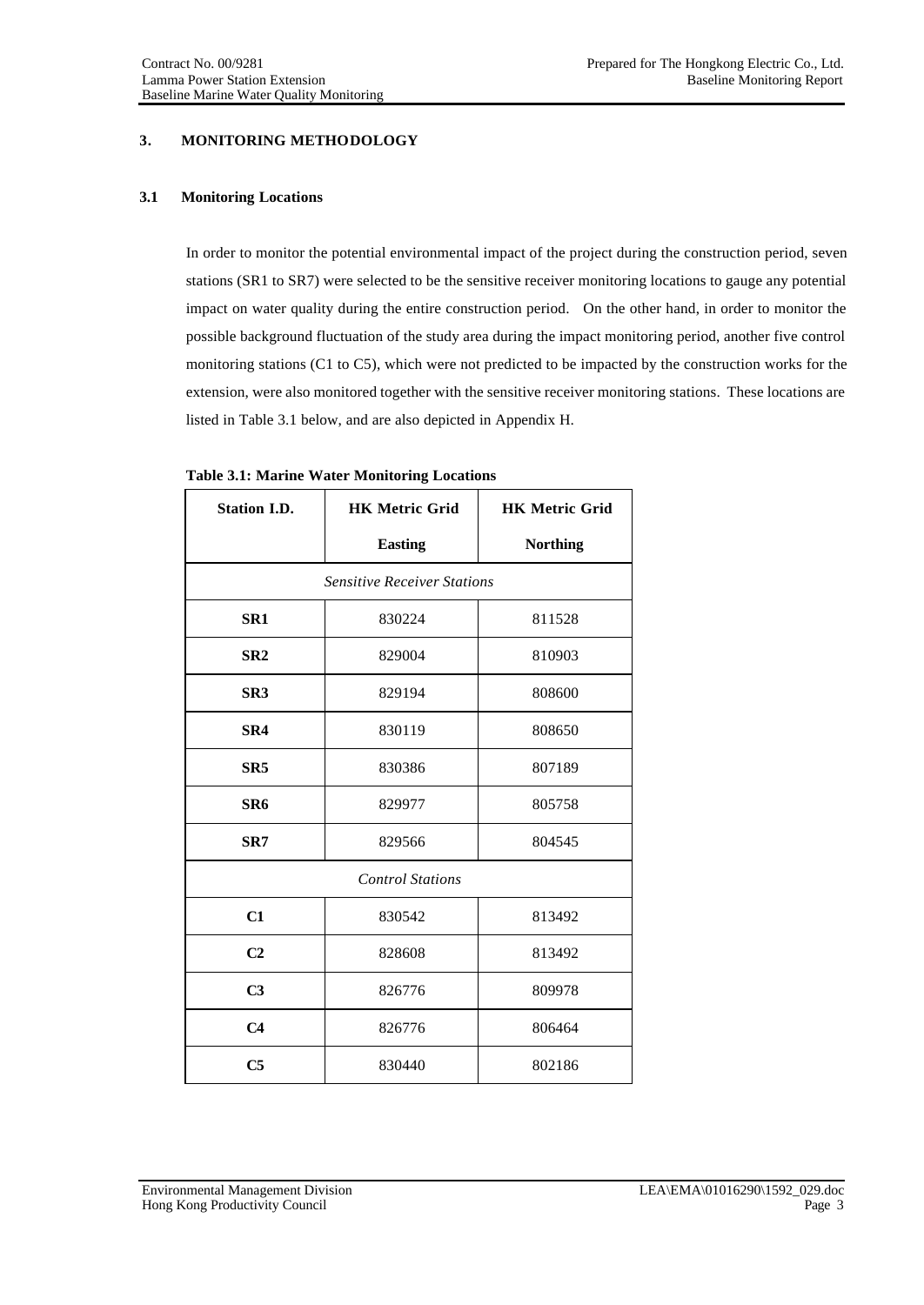# **3.2 Monitoring Periods**

The monitoring began on  $6<sup>th</sup>$  November 2000 and continued until 1<sup>st</sup> December 2000. During this period, baseline marine water quality monitoring data was collected three times per week for four weeks at each monitoring station during mid-ebb and mid-flood tides. The baseline monitoring periods for marine water are summarized in Table 3.2.

| <b>Sampling Dates</b>    | <b>Sampling Time</b>      | <b>Tide Conditions</b> | Weather  |
|--------------------------|---------------------------|------------------------|----------|
| $6/11/2000$ (Monday)     | $6:45$ a.m. $-9:34$ a.m.  | Ebb                    | Cloudy   |
|                          | $2:15$ p.m. $-5:17$ p.m.  | Flood                  |          |
| 8/11/2000 (Wednesday)    | $8:00$ a.m. $-11:10$ a.m. | <b>Ebb</b>             | Cloudy   |
|                          | $2:53$ p.m. $-6:01$ p.m.  | Flood                  |          |
| 10/11/2000 (Friday)      | 9:29 a.m. - 12:44 p.m.    | Ebb                    | Clear    |
|                          | $3:30$ p.m. $-6:31$ p.m.  | Flood                  |          |
| 13/11/2000 (Monday)      | 11:27 a.m. - 2:56 p.m.    | Ebb                    | Clear    |
|                          | 6:48 a.m. - 9:56 a.m.     | Flood                  |          |
| $15/11/2000$ (Wednesday) | $1:05$ p.m. $-4:07$ p.m.  | Ebb                    | Cloudy   |
|                          | 7:42 a.m. - 10:43 a.m.    | Flood                  |          |
| 17/11/2000 (Friday)      | $3:04$ p.m. - 5:58 p.m.   | Ebb                    | Overcast |
|                          | 9:54 a.m. - 1:09 p.m.     | Flood                  |          |
| 21/11/2000 (Tuesday)     | $7:23$ a.m. $-10:34$ a.m. | Ebb                    | Windy    |
|                          | $1:52$ p.m. $-5:01$ p.m.  | Flood                  |          |
| 23/11/2000 (Thursday)    | $9:17$ a.m. $-12:40$ p.m. | Ebb                    | Clear    |
|                          | 3:00 p.m. - 5:51 p.m.     | Flood                  |          |
| 25/11/2000 (Saturday)    | 10:35 a.m. -1:38 p.m.     | Ebb                    | Clear    |
|                          | $4:03$ p.m. $-6:50$ p.m.  | Flood                  |          |
| 27/11/2000 (Monday)      | 11:38 a.m. - 2:39 p.m.    | Ebb                    | Overcast |
|                          | $6:23$ a.m. $-9:11$ a.m.  | Flood                  |          |
| 29/11/2000 (Wednesday)   | 12:43 p.m. - 4:07 p.m.    | Ebb                    | Clear    |
|                          | 7:51 a.m. - 10:54 a.m.    | Flood                  |          |
| $1/12/2000$ (Friday)     | $1:58$ p.m. $-4:50$ p.m.  | Ebb                    | Clear    |
|                          | 9:19 a.m. - 12:26 p.m.    | Flood                  |          |

**Table 3.2: Baseline Monitoring Period**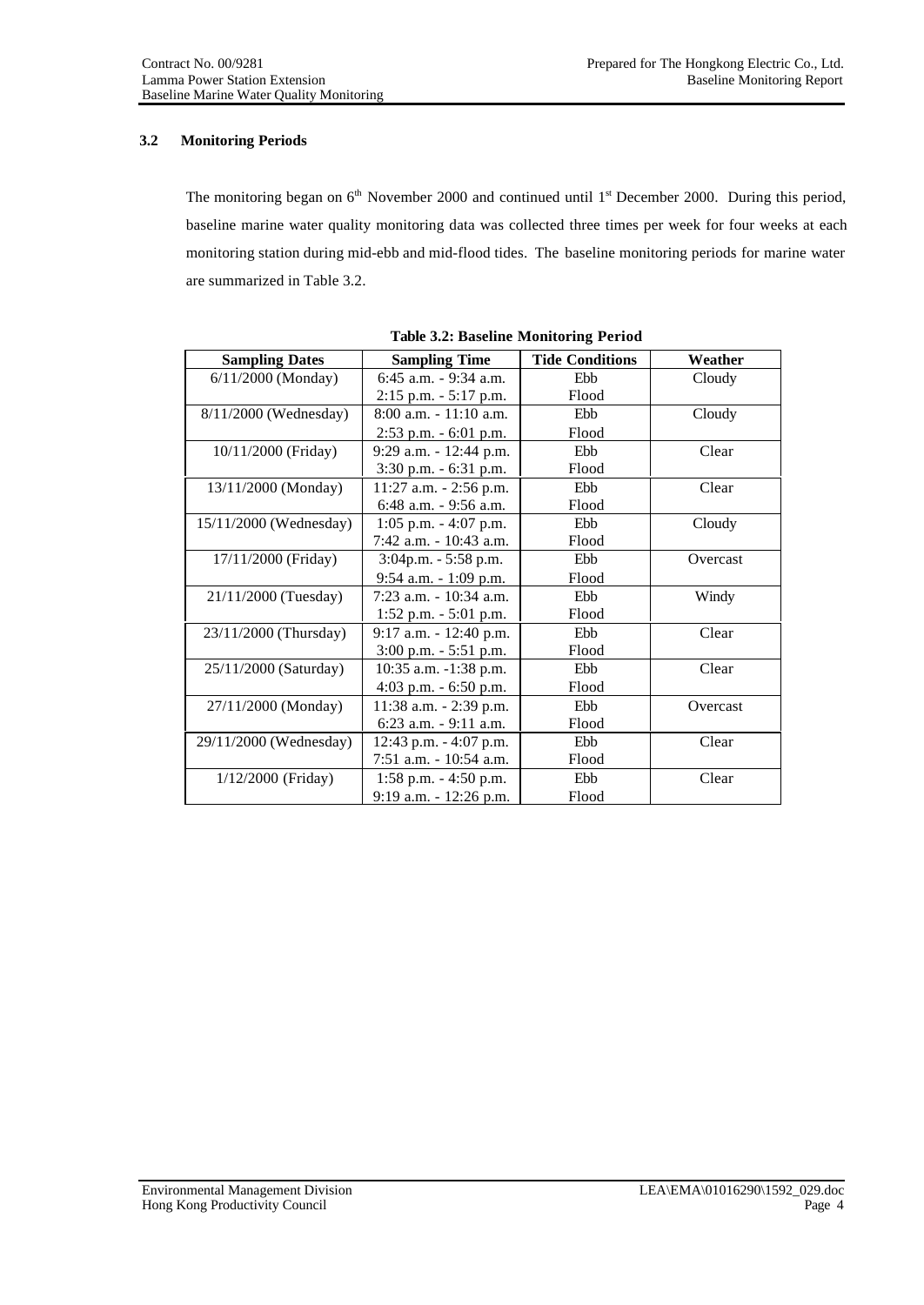# **3.3 Monitoring Methodology**

The monitoring stations were accessed using survey boat to within 3 m by the guide of a Differential Global Positioning System (DGPS). The depth of the monitoring location was measured using depth meter in order to determine the sampling depths. Afterwards, the probes of the in-situ measurement equipment were lowered to the predetermined depths (1 m below water surface, mid-depth and 1 m above seabed) and the measurements were carried out accordingly. In case water depth was less than 6 m, only measurement at 1 m below water surface and 1 m above seabed were carried out. The in-situ measurements at predetermined depths were carried out in duplicate. In case the difference in the duplicate in-situ measurement results was larger than 25%, the third set of in-situ measurement would be carried out for result confirmation purpose. Water sampler was lowered into the water to the required depths of sampling. Upon reaching the predetermined depth, a messenger to activate the sampler was then released to travel down the wire. The water sample was sealed within the sampler before retrieving. At each station, water samples at three depths (1 m below water surface, mid-depth and 1 m above seabed) were collected accordingly. In case water depth was less than 6 m, only water samples at 1 m below water surface and 1 m above seabed were collected. Water samples for physical and chemical analysis were stored into a pre-labelled high-density polyethylene (HDPE) bottle, kept at  $AC$  and sent to the Hong Kong Productivity Council Environmental Management Division Laboratory upon the completion of each round of sampling (a copy of the certificate of the HOKLAS accreditation is shown in Appendix I). In addition, field information such as general meteorological conditions and notes regarding any significant activities at each monitoring location were also recorded.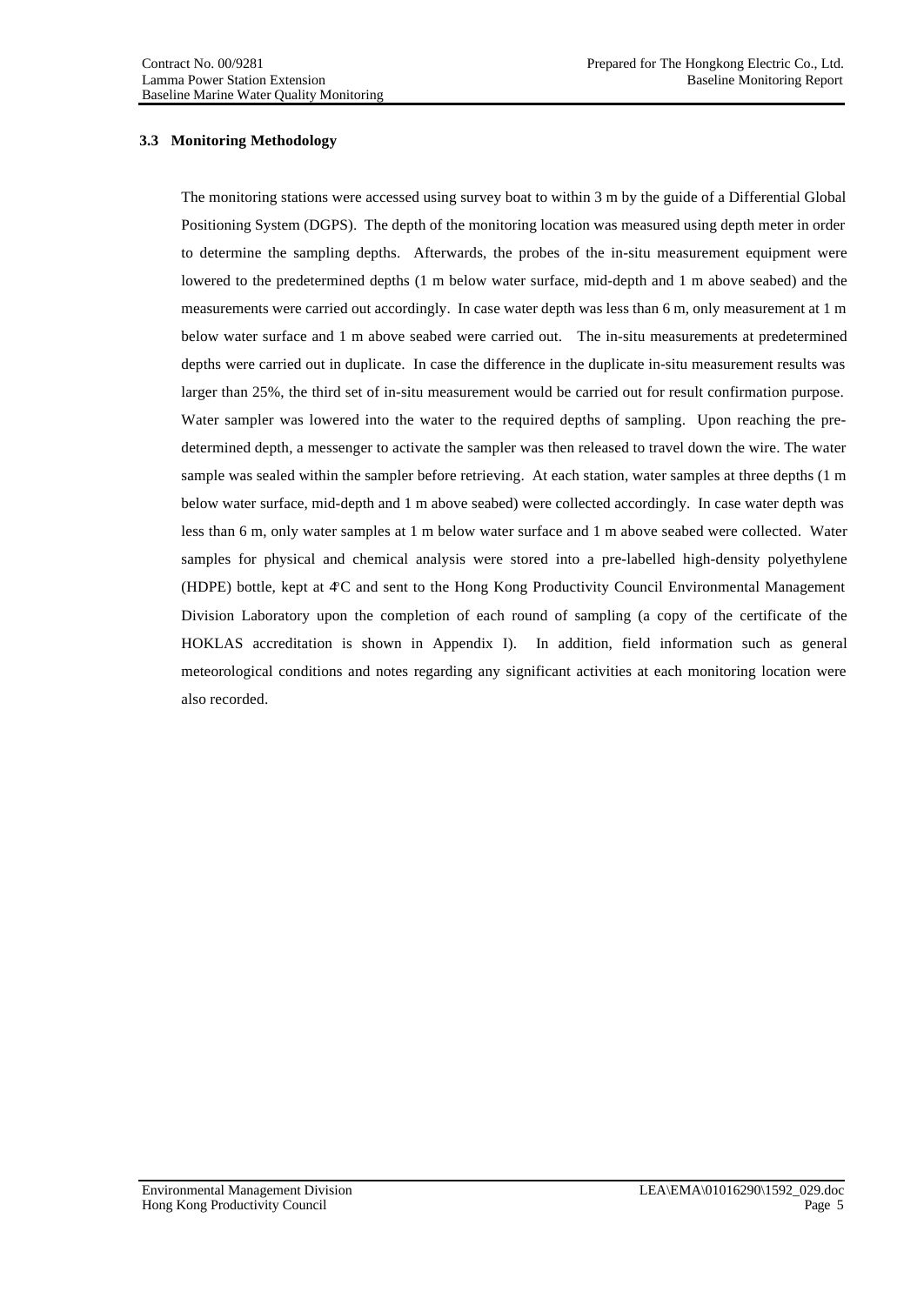# **3.4 Monitoring Equipment**

The equipment deployed for the on-site measurement of marine water quality is summarized in Table 3.3.

| Equipment                      | <b>Detection Limit</b>                                                                                                       |
|--------------------------------|------------------------------------------------------------------------------------------------------------------------------|
| Wildco Water Sampler           | Not Applicable                                                                                                               |
| Eagle Fish ID 128 Depth Meter  | Not Applicable                                                                                                               |
| YSI 6820 Water Quality Monitor | Temperature: -5 to 50 $\,^{\circ}$ C; +/- 0.15 $\,^{\circ}$ C                                                                |
|                                | Salinity: 0 to 70 ppt (mg/L); $\pm$ /- 0.1 ppt (mg/L)                                                                        |
|                                | Dissolved Oxygen: 0 to 20.0 mg/L $+/-$ 0.02 mg/L                                                                             |
|                                | 0 to 200\% +/- 0.5 \%                                                                                                        |
|                                | Turbidity: 0 to 100 and 100 to 1000 NTU; $\pm$ /-5% of the range                                                             |
|                                | pH: 0 to 14 units $+/-$ 0.2 units                                                                                            |
| YSI 58 DO Meter                | Temperature: -5 to 45 $°C$ ; +/- 0.3 °C                                                                                      |
|                                | Dissolved Oxygen: 0 to 20.0 mg/L +/- 0.002 mg/L                                                                              |
|                                | 0 to 200% +/- 0.5 %                                                                                                          |
| HACH 2100P Turbidity Meter     | Turbidity: 0 to 1000 NTU; $+/- 2\%$ of the range                                                                             |
| YSI 30 Salinity Meter          | Salinity: 0 to 80 ppt; $\pm$ /-0.1 ppt                                                                                       |
| Orion 250A                     | pH: 0 to 14 units $+/- 0.02$ units                                                                                           |
| Trimble NT200 GPS              | Accuracy better than 3 m                                                                                                     |
| EM&A Manual dated October 2000 | Note: The measurement ranges and the accuracy of the said monitoring equipment fulfill the requirements as stipulated in the |

|  |  |  | Table 3.3: Equipment Used for Marine Water Monitoring |
|--|--|--|-------------------------------------------------------|
|  |  |  |                                                       |

# **3.5 Equipment Calibration**

The equipment deployed for on-site measurement of marine water quality was calibrated before use. The methodologies for the calibration are referred to the instruction manual provided by the manufacturers respectively. The calibration records are shown in Appendix A. The results of calibration indicated that the equipment deployed for the on-site measurement of marine water during the sampling period were calibrated properly and operated with the required accuracy.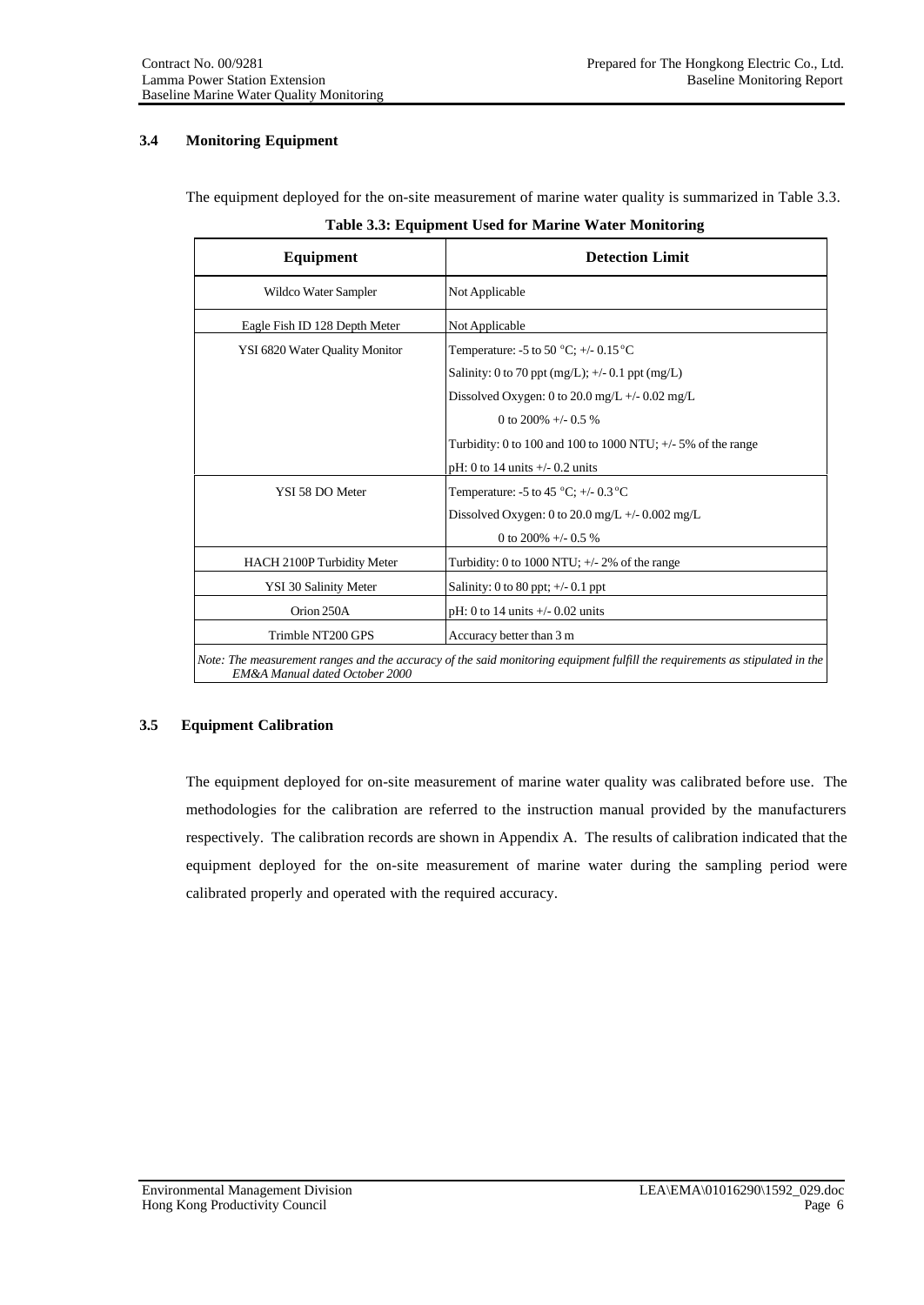# **3.6 Laboratory Analysis & QA/QC**

The collected marine water samples were analyzed for Suspended Solids, Total Inorganic Nitrogen and Unionized Ammonia with methodologies as summarized in Table 3.4.

| <b>Parameter</b>                | Method                                                                                         | <b>Limit of Reporting</b><br>(mg/L)                                       |  |
|---------------------------------|------------------------------------------------------------------------------------------------|---------------------------------------------------------------------------|--|
| Suspended Solids                | APHA 17 ed 2540 D                                                                              | 1.0                                                                       |  |
| <b>Total Inorganic Nitrogen</b> | APHA 18 ed 4500 NO <sub>2</sub> B & NO <sub>3</sub> E + APHA<br>17ed 4500-NH <sub>3</sub> B, E | 0.01                                                                      |  |
| <b>Ammoniacal Nitrogen</b>      | APHA 17 ed 4500-NH3 G                                                                          | 0.01                                                                      |  |
| (Un-ionized Ammonia)            |                                                                                                | (Limit of Reporting for<br>Ammoniacal Nitrogen) x<br>degree of ionization |  |

**Table 3.4: Laboratory Analysis Methodologies of Marine Water Samples**

*Note: The determination of unionized ammonia was based on the articles entitled "Aqueous Ammonia Equilibrium Calculation: Effect of pH and Temperature" and "Ionization of Ammonia in Seawater: Effects of Temperature, pH and Salinity" which was accepted by EPD.*

In order to ensure that the laboratory analysis works were carried out properly, stringent QA/QC procedures (which include the sample preparation as well as the subsequent instrumentation analysis) were followed. According to the requirements as stipulated in the EM&A Manual, QA/QC requirements for laboratory testing include: 1) "Blind" duplicate samples analysis of 10% collected marine water samples; and 2) inhouse QA/QC procedures of the testing laboratory (this includes the use of blank, batch duplicates, quality control samples and matrix spike recovery test).

## *Blind Duplicate*

In order to check on the precision of the measurement results obtained from the laboratory analysis, "blind" duplicates samples of 10% of the collected marine water samples were analysed alongside the normal samples. The sample codes for the "blind" duplicates were determined by the sampling team and they are not identifiable by the laboratory. The details of the "blind" duplicate samples are summarized in Appendix G.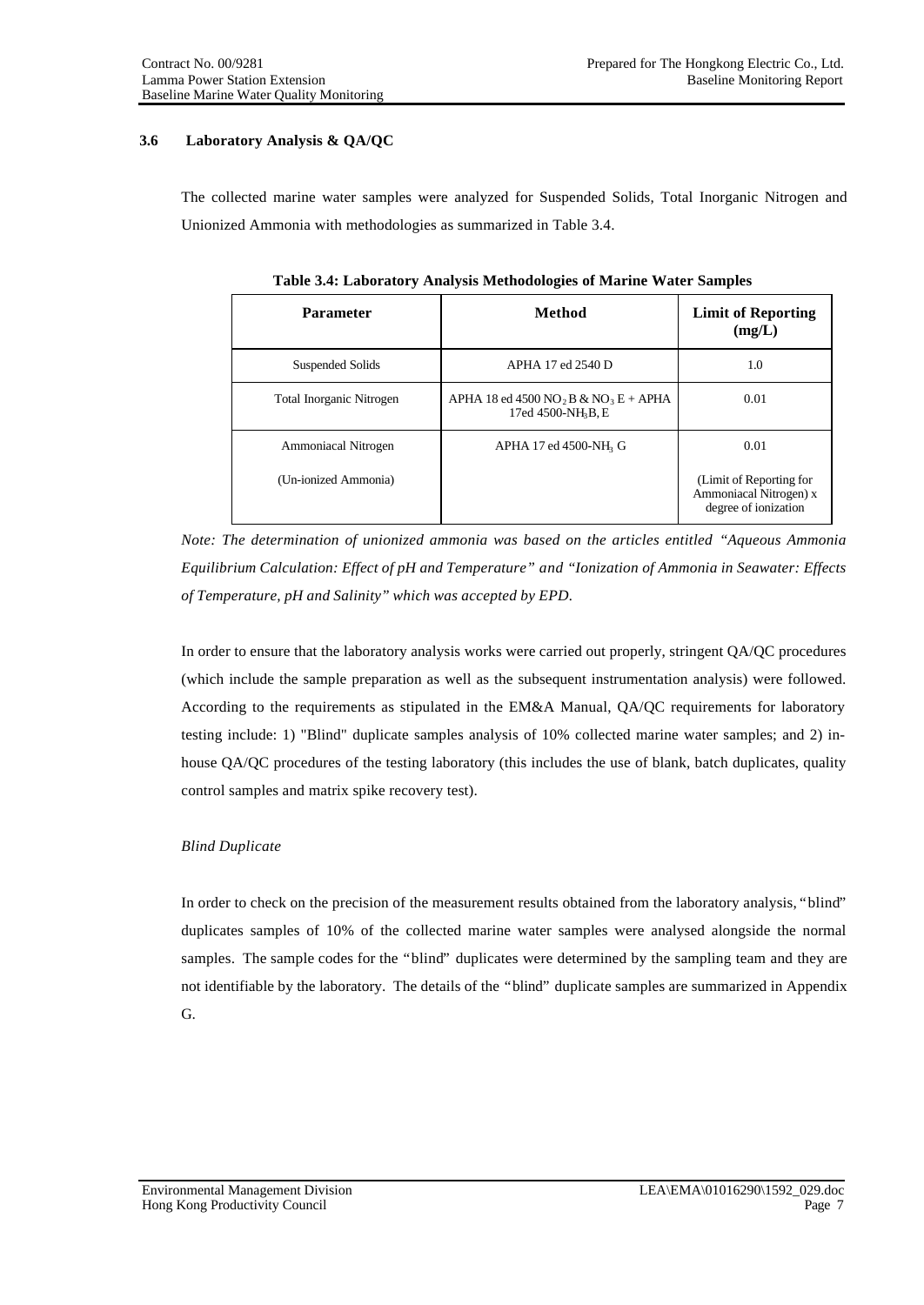In accordance to the QA/QC procedures of Environmental Management Laboratory, QA/QC procedures shall be conducted for 5% of samples. A total of 864 sets of samples were received during the marine monitoring at both ebb and flood tides. Therefore 5% laboratory blanks, batch duplicates, quality control samples and recovery tests (43 sets) for each parameter were conducted. The acceptance criteria are outlined in each type of Quality Control data.

## *Blank:*

A laboratory blank is an analyte free matrix to which all reagents are added in the same volumes or proportions as used in the standard sample preparation to monitor contamination introduced in laboratory. The acceptance criterion for laboratory blank in EMD Laboratory stipulated in EMD Quality Manual is less than the detection limit. All the laboratory blank values and acceptance criterion of the following testing parameters are summarized in Table 3 of Appendix G.

- Suspended Solids
- Unionized Ammonia
- Total Inorganic Nitrogen

# *Batch Duplicate:*

Batch duplicate is an intra-laboratory split sample randomly selected from the sample batch to monitor the method precision in a given matrix. The acceptance limit of duplicate values of the following testing parameters and their duplicate results are summarized in Table 2 Appendix G.

- Suspended Solids
- Unionized Ammonia
- Total Inorganic Nitrogen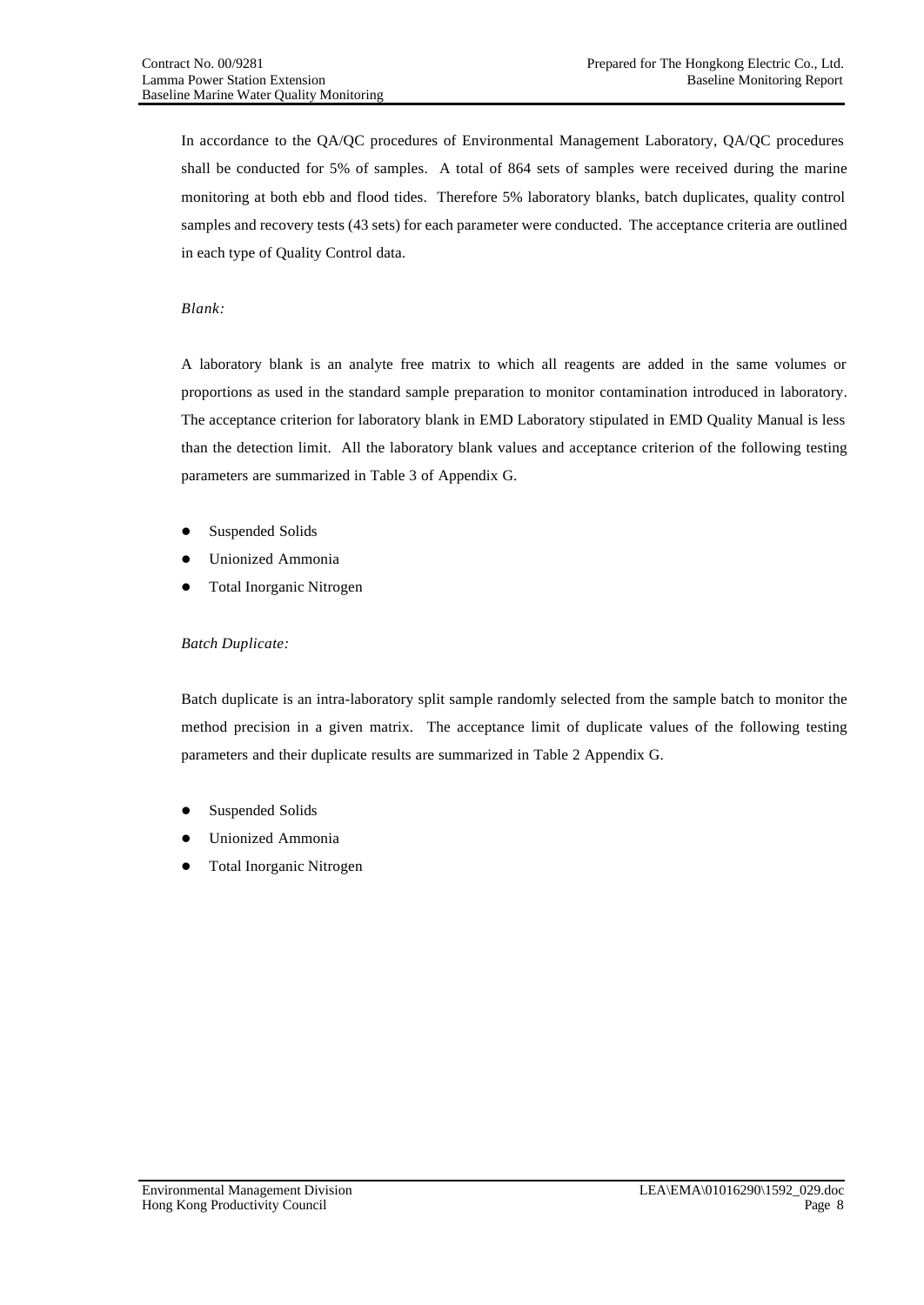## *Quality Control Sample:*

The quality control sample is the analysis of material with a known concentration of contaminants to determine the accuracy of results in a given matrix. The quality control samples are not applicable to all testing parameters due to the constraints of the testing parameters. The quality control samples results for the following testing parameters are shown in Table 4 of Appendix G.

- Unionized Ammonia
- Total Inorganic Nitrogen

Quality control sample testing is not applicable to the testing of Suspended Solids.

## *Matrix Spike:*

Matrix spike is an intra-laboratory split of a sample digested spiked with target known concentration analyte to determine method bias in a given matrix. The matrix spike is applicable to the following tests:

- Unionized Ammonia
- Total Inorganic Nitrogen

Matrix spike testing is not applicable to testing of Suspended Solids. The matrix spike samples results are shown in Table 5 of Appendix G.

The QA/QC results as shown in Appendix G indicated that the laboratory analysis works of the collected marine water samples were properly carried out and the measurement results obtained were valid in accordance with the Hong Kong Laboratory Accreditation Scheme (HOKLAS) requirements. On the other hand, the "blind" duplicate measurement results indicated that the precision of the measurement of Suspended Solids, Total Inorganic Nitrogen and Unionized Ammonia are in compliance with the HOKLAS requirements.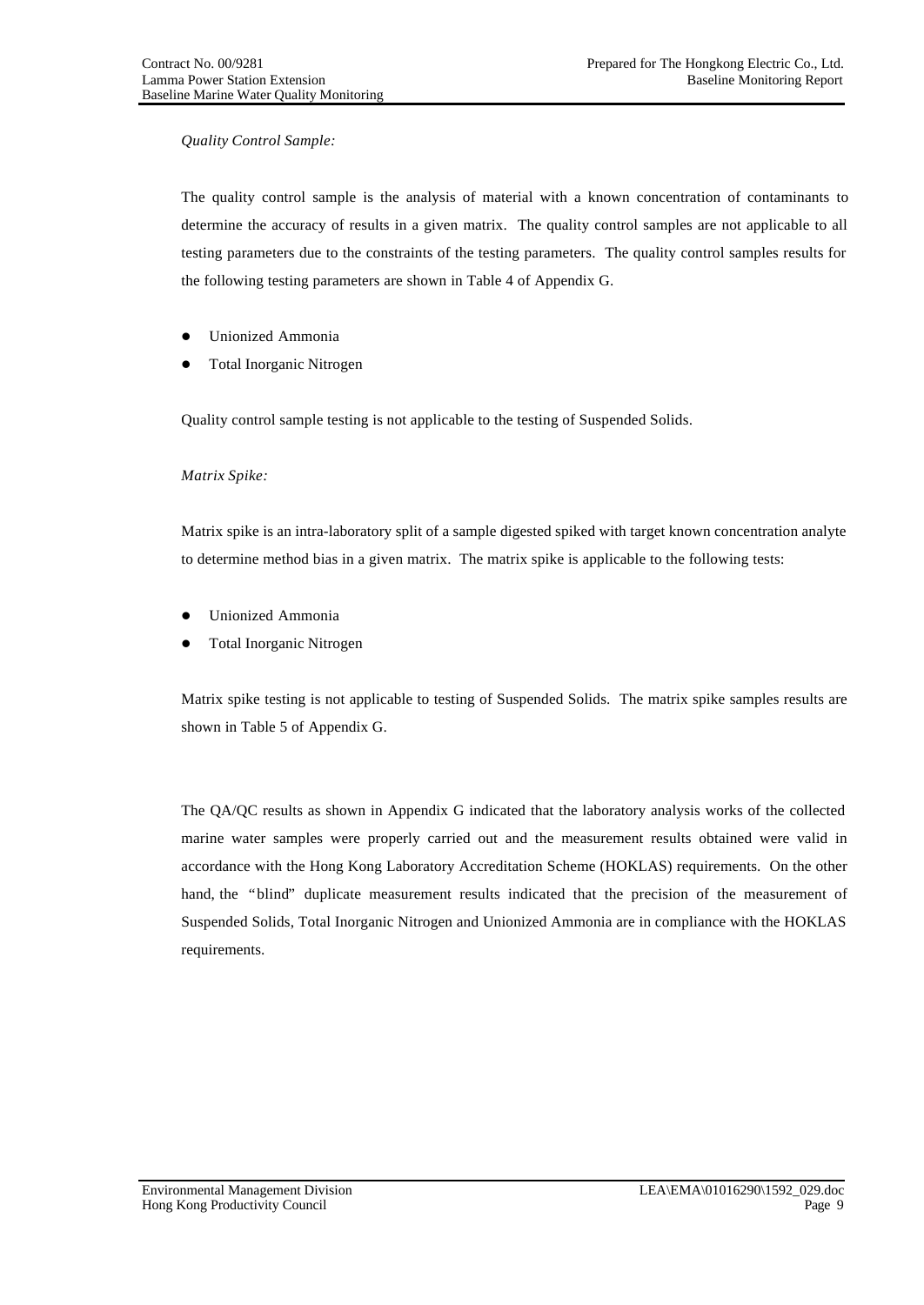## **4 BASELINE MONITORING RESULTS**

#### **4.1 General**

The on-site measurement results of marine water at all monitoring locations are detailed in Appendix C. Laboratory analysis results are presented in Appendix D.

The baseline data of monitoring parameters at each monitoring location in terms of average and ranges are summarized in Table 4.1 and Table 4.2. On the other hand, the results of Dissolved Oxygen, Turbidity, Suspended Solids, Unionized Ammonia and Total Inorganic Nitrogen (which are classified as target parameters of the Water Quality Objectives) are presented graphically in Appendix J. The method of the determination of "Unionized Ammonia" is shown in Appendix L.

## **4.2 Weather and Major Activities at the Site During the Monitoring Period**

Based on the observation made by the sampling team during the course of baseline monitoring, the majority of weather conditions during the monitoring period at all monitoring locations were cloudy. Generally speaking, it is considered that the weather conditions during the monitoring period were suitable for baseline monitoring.

On the other hand, in order to justify whether the activities at the vicinity of the study area is suitable for the baseline marine water sampling, on-site observation by the sampling team was carried out at each monitoring locations during each sampling trips. Based on the on-site observation made by the sampling team during the baseline monitoring period, no pertinent activities were carried out at the vicinity of the study area that would affect the monitoring results. On the other hand, based on the information provided by HEC, no abnormal operation was recorded from the operation of the power plants at the Lamma Power Station during the period of the baseline marine water monitoring. Account for the above, it is considered that the conditions of the study area during the monitoring periods were appropriate for baseline monitoring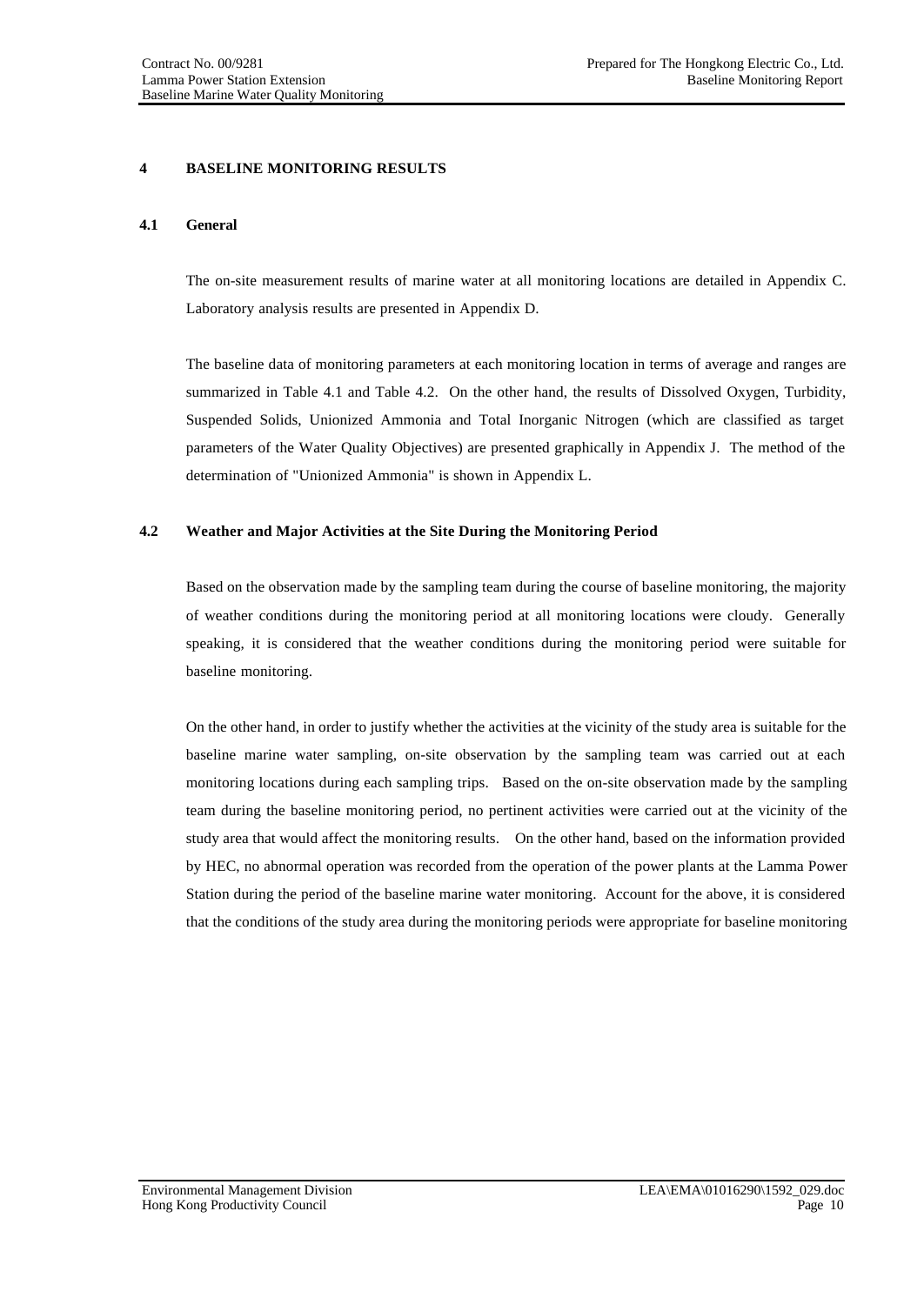#### **Table 4.1: Summary of Field Measurement Data**

| Station         |         |      | DO-Top $(mg/L)$ DO-Mid $(mg/L)$ DO-Bot $(mg/L)$ DO-Avg $(mg/L)$ |      |      | $DO%$ -Top | DO%-Mid | DO%-Bot | pH-Top | pH-Mid | pH-Bot | pH-Avg |
|-----------------|---------|------|-----------------------------------------------------------------|------|------|------------|---------|---------|--------|--------|--------|--------|
| SR1             | Average | 6.67 | 6.69                                                            | 6.65 | 6.67 | 90.3       | 90.0    | 89.8    | 8.18   | 8.19   | 8.20   | 8.19   |
|                 | Minimum | 5.94 | 5.86                                                            | 5.85 | 5.93 | 82.5       | 80.6    | 80.6    | 7.95   | 7.99   | 7.99   | 7.98   |
|                 | Maximum | 8.25 | 8.63                                                            | 8.09 | 8.18 | 96.9       | 96.4    | 96.9    | 8.51   | 8.48   | 8.50   | 8.47   |
| SR <sub>2</sub> | Average | 6.69 | 6.68                                                            | 6.67 | 6.68 | 90.6       | 90.4    | 90.3    | 8.18   | 8.20   | 8.22   | 8.20   |
|                 | Minimum | 5.93 | 5.87                                                            | 5.94 | 5.97 | 81.5       | 81.9    | 82.2    | 7.91   | 7.99   | 8.00   | 7.97   |
|                 | Maximum | 8.35 | 8.28                                                            | 8.17 | 8.26 | 98.5       | 98.5    | 98.2    | 8.49   | 8.46   | 8.55   | 8.46   |
| SR3             | Average | 6.90 | 6.89                                                            | 6.89 | 6.89 | 93.4       | 93.2    | 93.0    | 8.20   | 8.22   | 8.22   | 8.21   |
|                 | Minimum | 5.96 | 5.98                                                            | 6.00 | 5.99 | 85.3       | 85.0    | 84.9    | 7.93   | 7.99   | 8.00   | 7.99   |
|                 | Maximum | 8.42 | 8.42                                                            | 8.38 | 8.40 | 99.4       | 99.2    | 99.5    | 8.48   | 8.43   | 8.43   | 8.44   |
| SR4             | Average | 6.88 | 6.79                                                            | 6.84 | 6.89 | 93.1       | 92.8    | 92.5    | 8.23   | 8.22   | 8.24   | 8.23   |
|                 | Minimum | 6.01 | 5.96                                                            | 5.93 | 5.99 | 82.4       | 81.9    | 81.5    | 7.92   | 7.98   | 7.99   | 7.97   |
|                 | Maximum | 8.43 | 8.28                                                            | 8.41 | 8.42 | 99.1       | 99.0    | 98.9    | 8.43   | 8.42   | 8.42   | 8.42   |
| SR <sub>5</sub> | Average | 6.88 | 6.73                                                            | 6.84 | 6.86 | 93.3       | 92.1    | 92.5    | 8.22   | 8.22   | 8.24   | 8.23   |
|                 | Minimum | 6.02 | 5.90                                                            | 5.86 | 5.96 | 82.5       | 81.1    | 80.5    | 7.89   | 7.98   | 8.00   | 7.97   |
|                 | Maximum | 8.38 | 7.64                                                            | 8.35 | 8.36 | 99.9       | 99.4    | 98.8    | 8.58   | 8.46   | 8.48   | 8.48   |
| SR <sub>6</sub> | Average | 6.86 | 6.84                                                            | 6.79 | 6.83 | 93.0       | 92.7    | 91.9    | 8.21   | 8.22   | 8.23   | 8.22   |
|                 | Minimum | 5.78 | 5.70                                                            | 5.68 | 5.74 | 79.4       | 78.6    | 78.4    | 7.95   | 7.99   | 8.06   | 8.01   |
|                 | Maximum | 8.35 | 8.37                                                            | 8.25 | 8.32 | 99.0       | 99.4    | 99.0    | 8.44   | 8.45   | 8.45   | 8.44   |
| SR7             | Average | 6.87 | 6.83                                                            | 6.80 | 6.83 | 93.1       | 92.5    | 92.1    | 8.22   | 8.23   | 8.23   | 8.23   |
|                 | Minimum | 5.68 | 5.69                                                            | 5.64 | 5.69 | 78.4       | 78.6    | 78.0    | 7.96   | 8.04   | 8.06   | 8.04   |
|                 | Maximum | 8.33 | 8.34                                                            | 8.32 | 8.33 | 98.7       | 98.9    | 98.9    | 8.43   | 8.50   | 8.45   | 8.45   |
| C1              | Average | 6.66 | 6.61                                                            | 6.62 | 6.63 | 90.0       | 89.4    | 89.5    | 8.18   | 8.19   | 8.20   | 8.19   |
|                 | Minimum | 5.88 | 5.74                                                            | 5.42 | 5.80 | 81.2       | 79.3    | 77.6    | 7.89   | 7.88   | 7.98   | 7.92   |
|                 | Maximum | 8.12 | 8.21                                                            | 8.26 | 8.19 | 97.0       | 96.7    | 97.4    | 8.47   | 8.45   | 8.44   | 8.45   |
| C <sub>2</sub>  | Average | 6.67 | 6.61                                                            | 6.60 | 6.63 | 90.2       | 89.4    | 86.4    | 8.16   | 8.17   | 8.20   | 8.18   |
|                 | Minimum | 5.81 | 5.81                                                            | 5.80 | 5.84 | 81.3       | 80.3    | 10.6    | 7.93   | 7.94   | 7.96   | 7.95   |
|                 | Maximum | 8.18 | 8.08                                                            | 8.08 | 8.11 | 97.0       | 96.9    | 96.8    | 8.46   | 8.45   | 8.94   | 8.53   |
| C <sub>3</sub>  | Average | 6.74 | 6.72                                                            | 6.69 | 6.72 | 91.5       | 91.1    | 90.5    | 8.18   | 8.18   | 8.19   | 8.18   |
|                 | Minimum | 5.28 | 5.33                                                            | 5.30 | 5.32 | 72.7       | 73.4    | 73.0    | 7.96   | 7.97   | 7.99   | 7.98   |
|                 | Maximum | 8.04 | 8.02                                                            | 8.04 | 8.01 | 97.8       | 98.4    | 97.7    | 8.70   | 8.39   | 8.41   | 8.39   |
| C4              | Average | 6.87 | 6.80                                                            | 6.74 | 6.80 | 93.0       | 91.7    | 90.8    | 8.23   | 8.23   | 8.23   | 8.23   |
|                 | Minimum | 6.07 | 4.65                                                            | 4.24 | 5.12 | 83.7       | 66.7    | 60.4    | 8.00   | 8.04   | 8.00   | 8.03   |
|                 | Maximum | 8.12 | 8.18                                                            | 8.26 | 8.18 | 99.2       | 99.3    | 99.6    | 8.55   | 8.48   | 8.47   | 8.49   |
| C <sub>5</sub>  | Average | 6.90 | 6.83                                                            | 6.81 | 6.85 | 93.3       | 92.2    | 92.0    | 8.25   | 8.24   | 8.25   | 8.25   |
|                 | Minimum | 5.61 | 5.53                                                            | 5.45 | 5.55 | 77.0       | 76.1    | 75.0    | 8.01   | 8.06   | 7.93   | 8.04   |
|                 | Maximum | 8.38 | 8.35                                                            | 8.34 | 8.35 | 100.0      | 99.1    | 99.1    | 8.56   | 8.51   | 8.49   | 8.51   |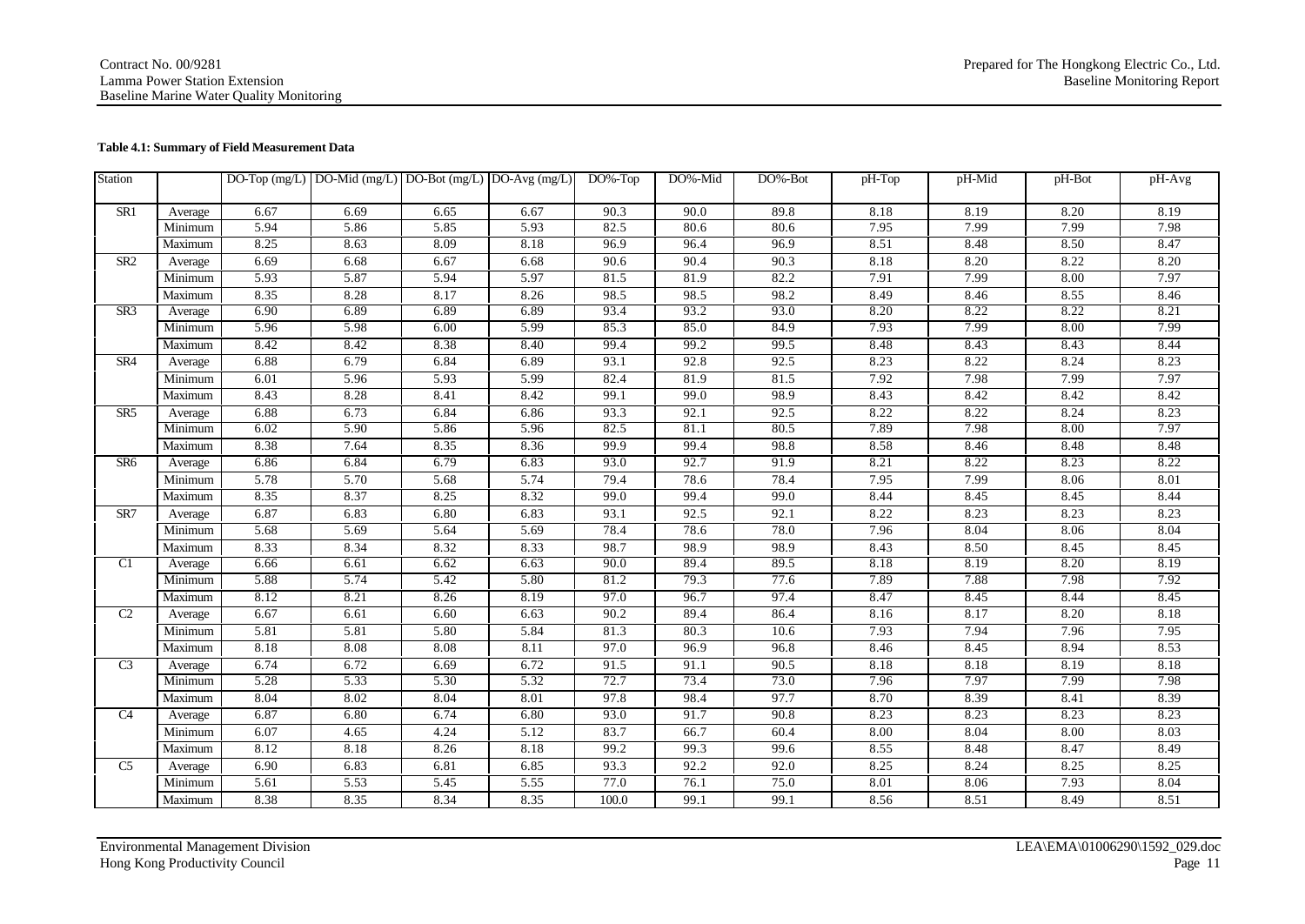#### Contract No. 00/9281 Lamma Power Station Extension Baseline Marine Water Quality Monitoring

#### **Table 4.1: Summary of Field Measurement Data**

(Cont'd)

| Station         |         |       |       |       |      |      |                   | Temp-Top(°C)   Temp-Mid (°C)   Temp-Bot(°C)   Sal-Top (ppt)   Sal-Mid (ppt)   Sal-Bot (ppt)   Turb-Top (NTU)   Turb-Mid (NTU)   Turb-Bot (NTU)   Turb-Avg (NTU) |                  |                  |      |
|-----------------|---------|-------|-------|-------|------|------|-------------------|-----------------------------------------------------------------------------------------------------------------------------------------------------------------|------------------|------------------|------|
| SR <sub>1</sub> | Average | 22.97 | 23.07 | 23.01 | 31.4 | 31.5 | 31.5              | 8.5                                                                                                                                                             | 9.4              | 12.0             | 10.0 |
|                 | Minimum | 21.21 | 22.01 | 22.01 | 30.8 | 30.8 | 30.7              | 4.9                                                                                                                                                             | 5.5              | 4.9              | 5.4  |
|                 | Maximum | 24.46 | 24.49 | 24.48 | 32.5 | 32.0 | 32.1              | 19.1                                                                                                                                                            | 17.9             | 43.3             | 24.1 |
| SR <sub>2</sub> | Average | 23.05 | 23.09 | 23.04 | 31.4 | 31.4 | 31.5              | 10.4                                                                                                                                                            | 8.8              | 9.4              | 9.5  |
|                 | Minimum | 21.33 | 21.93 | 21.95 | 30.8 | 30.9 | 31.0              | 4.2                                                                                                                                                             | 4.5              | 4.4              | 4.8  |
|                 | Maximum | 24.74 | 24.48 | 24.53 | 32.6 | 32.3 | 32.0              | 42.9                                                                                                                                                            | 16.9             | 16.5             | 19.7 |
| SR <sub>3</sub> | Average | 23.04 | 22.98 | 22.92 | 31.5 | 31.5 | 31.6              | 9.1                                                                                                                                                             | 9.9              | 10.8             | 9.9  |
|                 | Minimum | 21.58 | 21.93 | 21.84 | 30.9 | 30.7 | 31.1              | $\overline{3.6}$                                                                                                                                                | $\overline{3.6}$ | 4.4              | 3.9  |
|                 | Maximum | 24.61 | 24.52 | 24.42 | 32.5 | 32.0 | 32.2              | 24.9                                                                                                                                                            | 16.9             | 18.6             | 18.7 |
| SR4             | Average | 22.90 | 22.83 | 22.81 | 31.4 | 31.5 | 31.6              | 7.8                                                                                                                                                             | 9.2              | 10.4             | 9.1  |
|                 | Minimum | 21.74 | 21.84 | 21.79 | 30.8 | 31.2 | 31.3              | 3.6                                                                                                                                                             | 3.5              | 5.7              | 4.7  |
|                 | Maximum | 24.61 | 24.33 | 24.29 | 32.6 | 32.0 | 32.3              | 12.3                                                                                                                                                            | 13.4             | 20.3             | 13.7 |
| SR5             | Average | 22.88 | 23.05 | 22.83 | 31.4 | 31.5 | 31.5              | 8.9                                                                                                                                                             | 9.7              | 10.2             | 9.6  |
|                 | Minimum | 21.56 | 21.79 | 21.74 | 30.7 | 30.7 | 30.8              | 4.7                                                                                                                                                             | 4.1              | $\overline{3.9}$ | 4.3  |
|                 | Maximum | 24.34 | 31.77 | 24.26 | 32.4 | 31.9 | 32.0              | 18.9                                                                                                                                                            | 21.4             | 28.5             | 18.4 |
| SR <sub>6</sub> | Average | 22.92 | 22.86 | 22.88 | 31.5 | 31.5 | 31.6              | 10.3                                                                                                                                                            | 10.0             | 11.6             | 10.6 |
|                 | Minimum | 21.55 | 21.84 | 21.85 | 30.8 | 30.9 | 30.7              | $\overline{3.9}$                                                                                                                                                | $\overline{3.9}$ | 4.7              | 4.4  |
|                 | Maximum | 24.46 | 24.50 | 24.28 | 32.3 | 32.1 | 32.2              | 21.5                                                                                                                                                            | 17.6             | 27.8             | 18.1 |
| SR7             | Average | 22.91 | 22.86 | 22.85 | 31.5 | 31.6 | 31.6              | 9.2                                                                                                                                                             | 10.1             | 12.1             | 10.5 |
|                 | Minimum | 21.73 | 21.88 | 21.85 | 30.7 | 31.1 | 30.8              | 2.4                                                                                                                                                             | 3.0              | 4.1              | 3.4  |
|                 | Maximum | 24.32 | 24.25 | 24.22 | 32.2 | 32.1 | 32.2              | 23.2                                                                                                                                                            | 22.1             | 23.6             | 22.7 |
| Cl              | Average | 22.98 | 23.05 | 23.00 | 31.4 | 31.6 | 31.5              | 7.7                                                                                                                                                             | 9.3              | 14.3             | 10.4 |
|                 | Minimum | 21.31 | 22.09 | 22.06 | 30.8 | 31.0 | 30.7              | 4.1                                                                                                                                                             | 4.2              | 5.8              | 4.8  |
|                 | Maximum | 24.48 | 24.51 | 24.46 | 32.4 | 32.1 | 32.3              | 17.9                                                                                                                                                            | 25.5             | 41.4             | 28.1 |
| C2              | Average | 23.04 | 23.08 | 23.06 | 31.4 | 31.5 | 31.6              | 11.2                                                                                                                                                            | 12.5             | 14.8             | 12.8 |
|                 | Minimum | 21.83 | 21.85 | 22.04 | 30.9 | 30.8 | 30.8              | 4.5                                                                                                                                                             | 5.4              | 6.0              | 5.8  |
|                 | Maximum | 24.43 | 24.52 | 24.51 | 32.2 | 31.9 | 32.0              | 36.7                                                                                                                                                            | 51.5             | 68.4             | 52.1 |
| C <sub>3</sub>  | Average | 23.16 | 23.06 | 23.03 | 31.4 | 31.5 | $\overline{31.6}$ | 9.3                                                                                                                                                             | 9.9              | 11.1             | 10.1 |
|                 | Minimum | 22.07 | 22.02 | 21.98 | 30.8 | 31.0 | 31.1              | 3.6                                                                                                                                                             | 4.4              | 5.4              | 4.7  |
|                 | Maximum | 24.78 | 24.62 | 24.52 | 31.9 | 31.8 | 32.2              | 14.9                                                                                                                                                            | 14.7             | 18.2             | 15.2 |
| $\overline{C4}$ | Average | 23.02 | 22.91 | 22.83 | 31.4 | 31.5 | 31.6              | 8.9                                                                                                                                                             | 8.9              | 12.9             | 10.2 |
|                 | Minimum | 21.58 | 21.90 | 21.79 | 31.0 | 31.0 | 31.0              | $\overline{3.7}$                                                                                                                                                | 4.4              | $\overline{5.4}$ | 5.5  |
|                 | Maximum | 25.15 | 24.66 | 24.43 | 32.4 | 31.9 | 32.1              | 16.4                                                                                                                                                            | 15.7             | 29.8             | 15.7 |
| $\overline{C5}$ | Average | 22.89 | 22.89 | 22.85 | 31.4 | 31.7 | 31.6              | 6.6                                                                                                                                                             | 6.9              | 10.7             | 8.1  |
|                 | Minimum | 21.67 | 21.80 | 21.83 | 30.8 | 31.1 | 31.0              | 2.1                                                                                                                                                             | 2.9              | $\overline{3.9}$ | 3.6  |
|                 | Maximum | 24.42 | 24.80 | 24.30 | 32.4 | 32.1 | 32.1              | 18.4                                                                                                                                                            | 17.4             | 19.3             | 17.5 |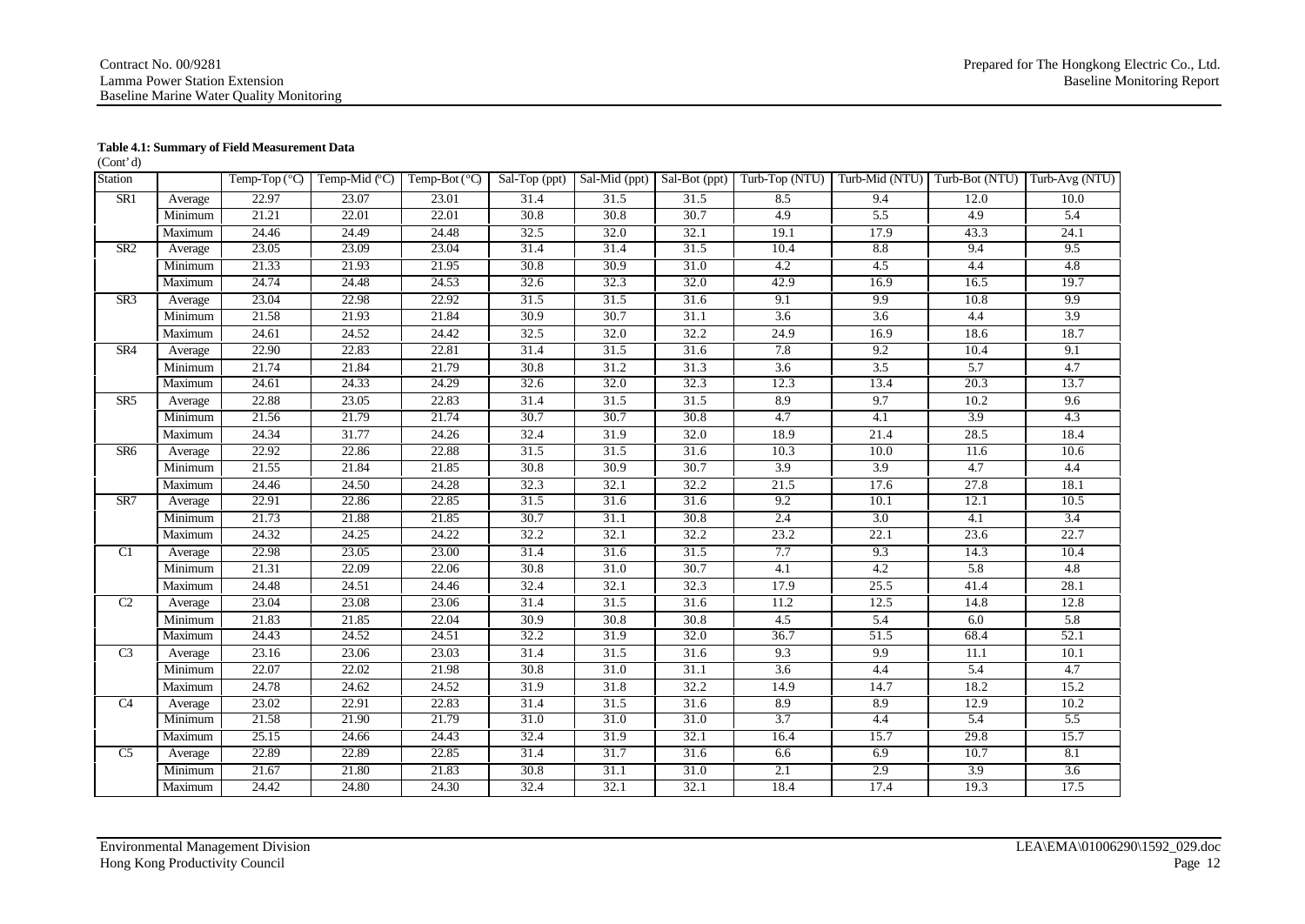#### Contract No. 00/9281 Lamma Power Station Extension Baseline Marine Water Quality Monitoring

#### **Table 4.2: Summary of Laboratory Analysis**

| Station         |         | SS(mg/L)          | $NH3-N (mg/L)$ | $(NO2, NO3+NH3)-N(mg/L)$ |
|-----------------|---------|-------------------|----------------|--------------------------|
| SR <sub>1</sub> | Average | 10.9              | 0.002          | 0.12                     |
|                 | Minimum | 6.7               | 0.001          | 0.05                     |
|                 | Maximum | 19.4              | 0.007          | 0.27                     |
| SR <sub>2</sub> | Average | 10.8              | 0.002          | 0.12                     |
|                 | Minimum | 6.7               | 0.001          | 0.06                     |
|                 | Maximum | 15.5              | 0.005          | 0.26                     |
| SR <sub>3</sub> | Average | 10.9              | 0.001          | 0.09                     |
|                 | Minimum | 7.2               | 0.001          | 0.06                     |
|                 | Maximum | 17.9              | 0.001          | 0.13                     |
| SR4             | Average | 11.4              | 0.001          | 0.08                     |
|                 | Minimum | 4.8               | 0.001          | 0.04                     |
|                 | Maximum | 19.5              | 0.003          | 0.12                     |
| SR <sub>5</sub> | Average | 11.6              | 0.001          | 0.08                     |
|                 | Minimum | 5.1               | 0.001          | 0.04                     |
|                 | Maximum | 18.6              | 0.002          | 0.11                     |
| SR <sub>6</sub> | Average | 11.7              | 0.001          | 0.08                     |
|                 | Minimum | 5.6               | 0.001          | 0.03                     |
|                 | Maximum | $\overline{25.4}$ | 0.001          | 0.11                     |
| S <sub>R7</sub> | Average | 11.9              | 0.002          | 0.09                     |
|                 | Minimum | 6.0               | 0.001          | 0.05                     |
|                 | Maximum | 19.4              | 0.003          | 0.13                     |
| $\overline{C1}$ | Average | 12.5              | 0.002          | 0.12                     |
|                 | Minimum | 7.4               | 0.001          | 0.06                     |
|                 | Maximum | 25.7              | 0.005          | 0.26                     |
| $\overline{C2}$ | Average | 15.4              | 0.003          | 0.15                     |
|                 | Minimum | 6.6               | 0.001          | 0.06                     |
|                 | Maximum | $\overline{36.5}$ | 0.008          | 0.28                     |
| C <sub>3</sub>  | Average | 13.0              | 0.002          | 0.11                     |
|                 | Minimum | $\overline{5.5}$  | 0.001          | 0.07                     |
|                 | Maximum | 19.6              | 0.007          | 0.16                     |
| C4              | Average | 11.5              | 0.001          | 0.08                     |
|                 | Minimum | 6.7               | 0.001          | 0.04                     |
|                 | Maximum | 20.0              | 0.002          | 0.12                     |
| $\overline{C5}$ | Average | 10.0              | 0.001          | 0.08                     |
|                 | Minimum | 6.8               | 0.001          | 0.03                     |
|                 | Maximum | 14.1              | 0.001          | 0.13                     |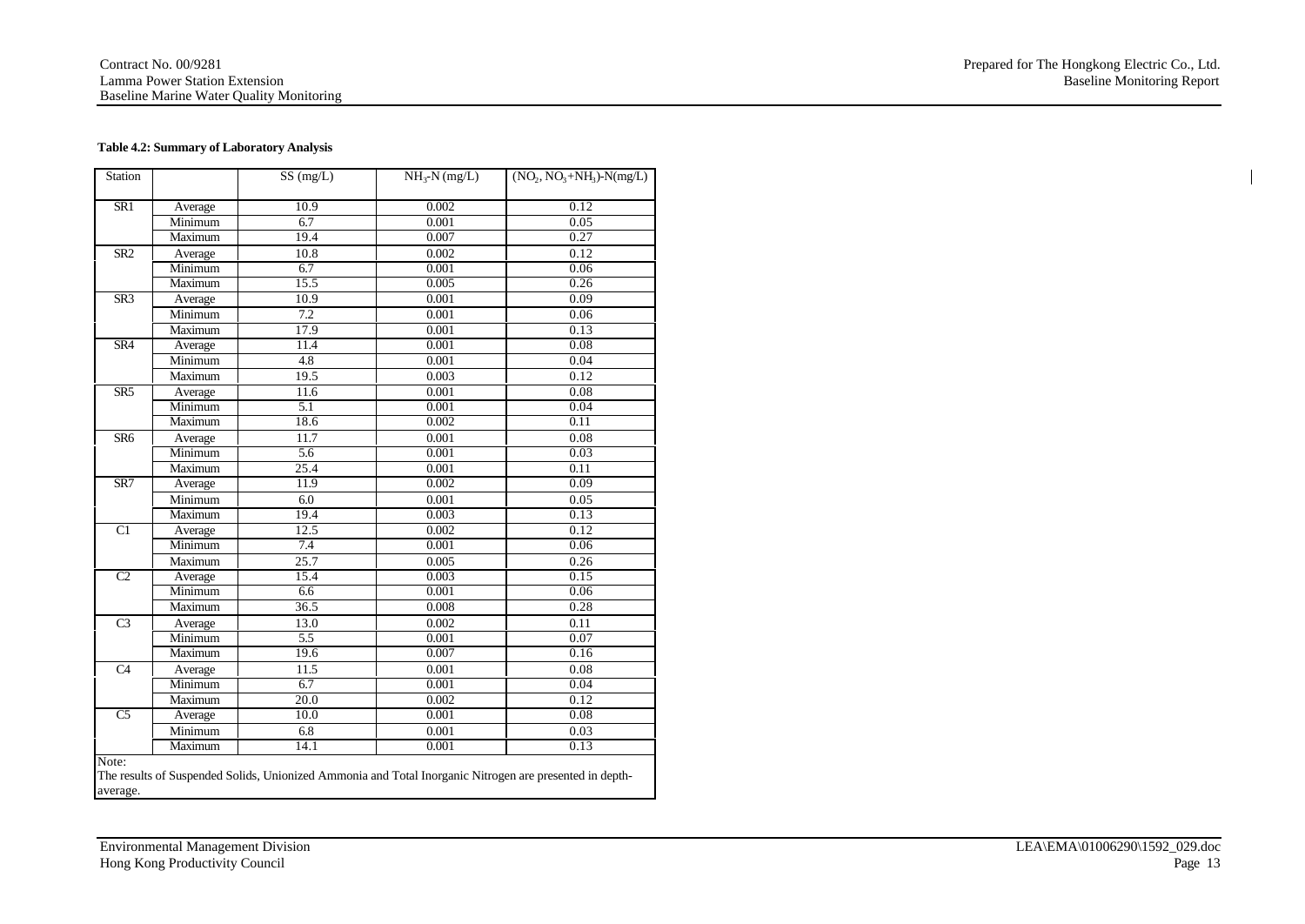# **4.3 Marine Water Quality Action & Limit Levels**

Exceedance of Action Level during the impact monitoring period would indicate that environmental quality is deteriorating. Exceedance of Limit Level during the impact monitoring period would indicate that environmental quality has become unacceptable. An Event Action Plan for responding to these exceedances is documented in the EM&A Manual. According to the EM&A Manual, marine water quality Action and Limit Levels are to be established from baseline levels. Subsequent impact monitoring results will be compared against the Action and Limit Levels. Table 4.4 summarizes the methods of determining the Action Levels and Limit Levels.

| <b>Parameter</b>                                            | <b>Action Level</b>                                                                                                                                             | <b>Limit Level</b>                                                                                                                                                                                                                                                                                   |
|-------------------------------------------------------------|-----------------------------------------------------------------------------------------------------------------------------------------------------------------|------------------------------------------------------------------------------------------------------------------------------------------------------------------------------------------------------------------------------------------------------------------------------------------------------|
| Dissolved Oxygen in<br>mg/L (Surface,<br>Middle and Bottom) | Surface and Middle: $5th$ percentile of<br>baseline data of surface and middle layer<br>Bottom: 5 <sup>th</sup> percentile of baseline data for<br>bottom layer | Surface and Middle: For non-FCZ stations, the<br>Limit Level shall be 4 mg/L, whereas for FCZ<br>stations, the Limit Level shall be 5 mg/L or 1%-le<br>of the baseline data<br>Bottom: 2 mg/L or $1st$ percentile of baseline data                                                                   |
| Suspended Solid in<br>mg/L<br>(depth-averaged)              | 95 <sup>th</sup> percentile of baseline or 120%<br>upstream control station's SS at the same<br>tide of the same day. No Action Level is<br>applied to SR3.     | 99 <sup>th</sup> percentile of baseline, or 130% of upstream<br>control station's SS at the same tide of the same<br>day. For SR3, the Limit Level is $100 \text{ mg/L}$                                                                                                                             |
| Turbidity in NTU<br>(depth-averaged)                        | $95th$ percentile of baseline data or 120% of<br>upstream control station's Turbidity at the<br>same tide of the same day                                       | $99th$ percentile of baseline data or 130% of<br>upstream control station's Turbidity at the same<br>tide of the same day                                                                                                                                                                            |
| Un-ionized<br>Ammonia in mg/L<br>(depth-averaged)           | 95 <sup>th</sup> percentile of baseline data                                                                                                                    | 99 <sup>th</sup> percentile of baseline data or 0.021 mg/L for<br>unionized ammoniacal nitrogen, whichever is<br>greater                                                                                                                                                                             |
| Total Inorganic<br>Nitrogen in mg/L<br>(depth-averaged)     | 95 <sup>th</sup> percentile of baseline data                                                                                                                    | 99 <sup>th</sup> percentile of baseline data or 0.1 mg/L,<br>whichever is greater (Note: as SR1 and C1 are<br>located within the Western Buffer rather than the<br>Southern Waters Control Zone, the limit levels<br>are 99%-ile of the baseline data or $0.4 \text{ mg/L}$<br>whichever is greater) |

**Table 4.4: Action and Limit (A/L) Levels for Marine Water Quality** 

*Notes:* 

- $\bullet$ *"Depth-averaged" is calculated by taking the arithmetic means of reading of all three depths.*
- $\bullet$ *For Dissolved Oxygen, non-compliance of water quality limits occurs when monitoring results is lower than the limits.*
- $\bullet$  *Unionized ammoniacal nitrogen shall be calculated from the monitored ammoniacal nitrogen based on temperature, pH and salinity which are routinely monitored.*
- $\bullet$ *All baseline data were calculated based on the tide average values.*
- $\bullet$  *In case the individual measurement result was smaller than the associated detection limit, the calculation of Action and Limit Levels would base on the associated detection limit accordingly.*
- $\bullet$  *The methodology of the determination of Action and Limit Levels are based on the EM&A Manual prepared by ERM (HK) Limited*
- $\bullet$  *Whichever of the two criteria is greater, except DO which will take the lower of the two criteria, shall be used as the Action and Limit Levels. Subject to the approval from EPD.*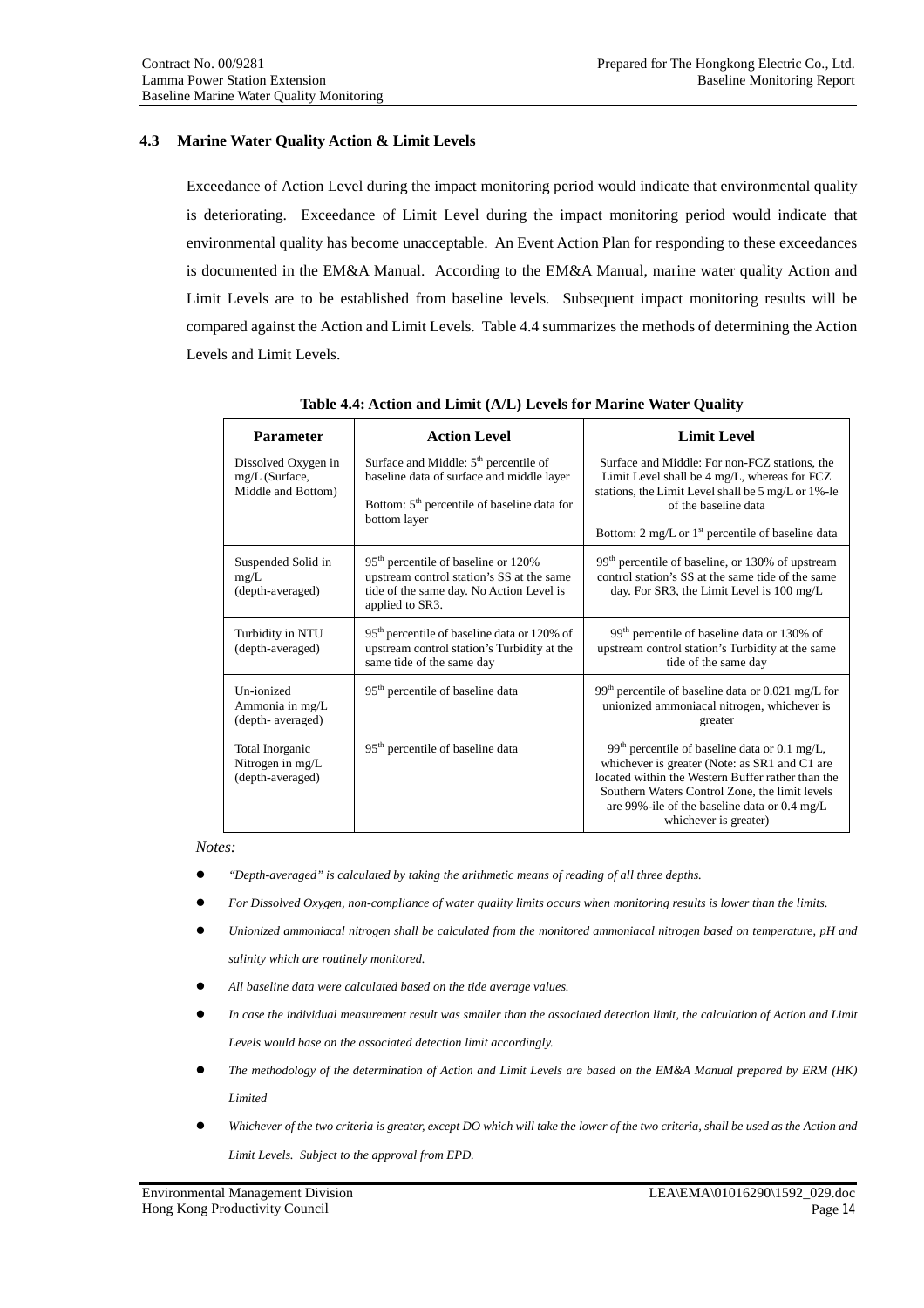By reviewing the baseline monitoring results, no significant difference in the baseline monitoring results obtained during ebb tides and flood tides was found. Account for the above, it is considered that the use of one set of Action/Limit Levels for both ebb tides and flood tides is already appropriate for the EM&A programme.

With the above methodology, the Actions and Limit Levels have been calculated in compliance with the Environmental Monitoring and Audit Manual and are shown in Table 4.5 to Table 4.9 below:

#### **Table 4.5: Field Measurement of Dissolved Oxygen (mg/L)**

(a) Surface and Middle

|                       | SR <sub>1</sub> | SR <sub>2</sub> | SR <sub>4</sub> | SR <sub>5</sub> | SR <sub>6</sub> | SR7 |  |
|-----------------------|-----------------|-----------------|-----------------|-----------------|-----------------|-----|--|
| Action Level (5%-ile) | 6.0             | 6.0             | 6.1             | 6.0             | 6.0             | 6.0 |  |
| $1\%$ -ile            | 6.0             | 6.0             | 6.0             | 6.0             | 5.8             | 5.7 |  |
| Limit Level           | 4.0             |                 |                 |                 |                 |     |  |

*Note:* 

- *1. All impact monitoring stations were considered to be non-FCZ stations*
- 2. *Since the calculated 1%-ile results are larger than 4.0 mg/L, therefore the Limit Levels are proposed to be 4.0 mg/L according to the EM&A Manual*

#### (b ) Bottom

|                       | SR1 | SR <sub>2</sub> | SR <sub>4</sub> | SR <sub>5</sub> | SR <sub>6</sub> | SR7 |  |
|-----------------------|-----|-----------------|-----------------|-----------------|-----------------|-----|--|
| Action Level (5%-ile) | 5.9 | 6.0             | 6.1             | 6.1             | 6.1             | 6.1 |  |
| $1\%$ -ile            | 5.9 | 5.9             | 5.9             | 5.9             | 5.7             | 5.7 |  |
| Limit Level           | 2.0 |                 |                 |                 |                 |     |  |

*Note:* 

*1. Since the calculated 1%-ile results are larger than 2.0 mg/L, therefore the Limit Levels are proposed to be 2.0 mg/L according to* 

*the EM&A Manual* 

#### **Table 4.6: Turbidity (NTU)**

(depth-average)

|                        | SR1  | SR <sub>2</sub> | SR4  | SR <sub>5</sub> | SR <sub>6</sub> | SR7  |
|------------------------|------|-----------------|------|-----------------|-----------------|------|
| Action Level (95%-ile) | 17.9 | 16.3            | 13.2 | 17.5            | 17.2            | 17.3 |
| Limit Level (99%-ile)  | 22.8 | 19.0            | 13.6 | 18.3            | 17.9            | 21.5 |

*Note:* 

- *1. The Action Levels can be 95%-ile of baseline data as mentioned above or 120% of upstream control station at the same tide of the same day according to the EM&A Manual*
- *2. The Limit Levels can be 99%-ile of baseline data as mentioned above or 130% of upstream control station at the same tide of the same day according to the EM&A Manual*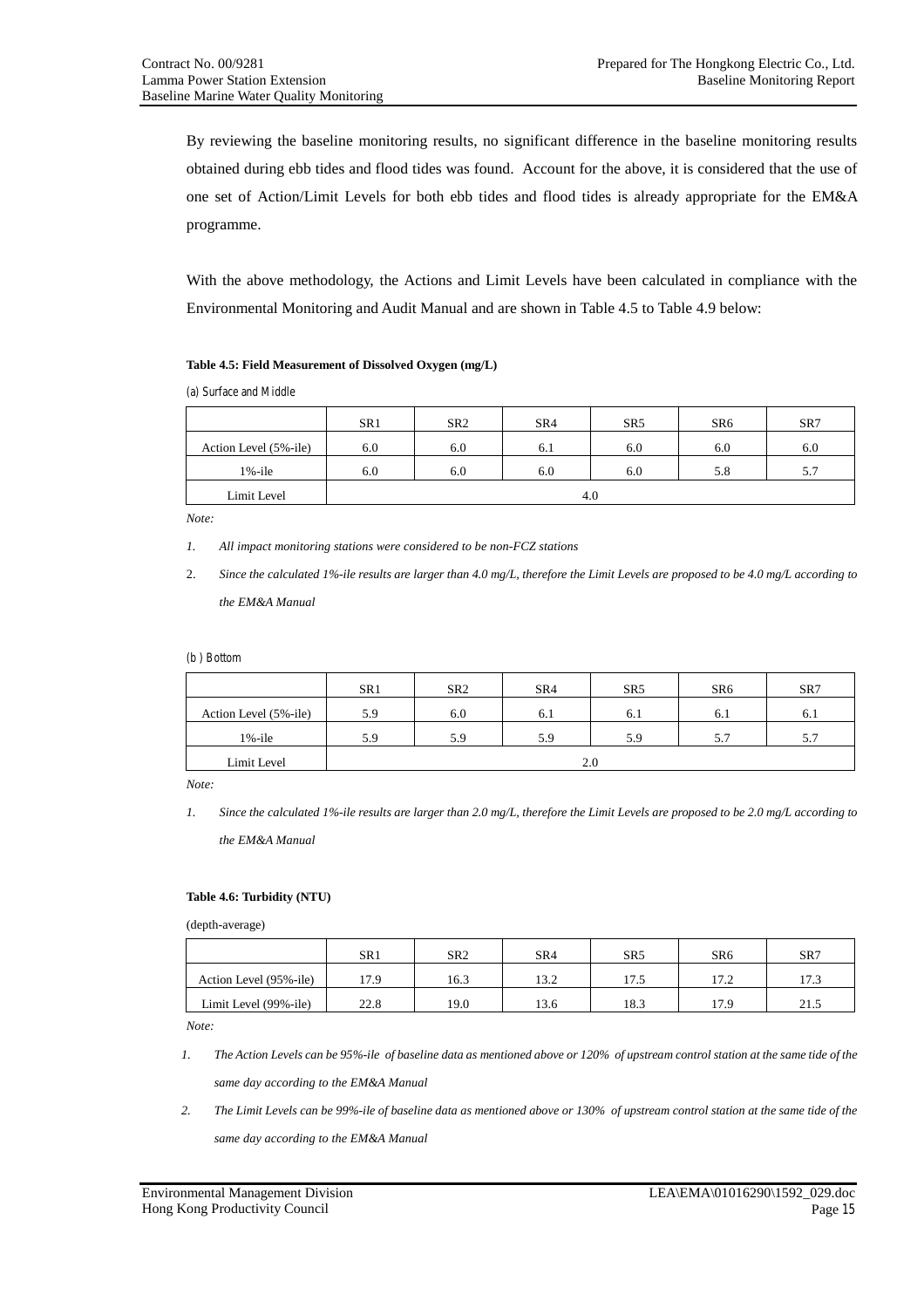#### **Table 4.7: Suspended Solids (mg/L)**

(depth-average)

|                     | SR <sub>1</sub> | SR <sub>2</sub> | SR <sub>3</sub> | SR <sub>4</sub> | SR <sub>5</sub> | SR <sub>6</sub> | SR7  |
|---------------------|-----------------|-----------------|-----------------|-----------------|-----------------|-----------------|------|
| 95%-ile             | 16.8            | 15.3            | 13.8            | 17.6            | 17.5            | 16.9            | 17.5 |
| <b>Action Level</b> | 16.8            | 15.3            | $-$             | 17.6            | 17.5            | 16.9            | 17.5 |
| $99\%$ -ile         | 18.9            | 15.5            | 17.0            | 19.1            | 18.4            | 23.5            | 19.0 |
| Limit Level         | 18.9            | 15.5            | 100.0           | 19.1            | 18.4            | 23.5            | 19.0 |

*Note:* 

- *1. No Action Level is applied for SR3 according to the EM&A Manual*
- *2. Limit Level of SR3 is 100 mg/L according to the EM&A Manual*
- *3. The Action Levels can be 95%-ile of baseline data as mentioned above or 120% of upstream control station at the same tide of the same day according to the EM&A Manu*
- *4. The Limit Levels can be 99%-ile of baseline data as mentioned above or 130% of upstream control station at the same tide of the same day according to the EM&A Manual*

#### **Table 4.8: Unionized Ammonia (mg/L)**

(depth-average)

|                        | SR <sub>1</sub> | SR <sub>2</sub> | SR <sub>4</sub> | SR <sub>5</sub> | SR <sub>6</sub> | SR7   |
|------------------------|-----------------|-----------------|-----------------|-----------------|-----------------|-------|
| Action Level (95%-ile) | 0.006           | 0.005           | 0.003           | 0.001           | 0.001           | 0.001 |
| 99%-ile                | 0.007           | 0.005           | 0.003           | 0.002           | 0.001           | 0.003 |
| Limit Level            | 0.021           | 0.021           | 0.021           | 0.021           | 0.021           | 0.021 |

*Note:* 

*1. Since the calculated 99%-ile results are smaller than 0.021 mg/L, therefore the Limit Levels are proposed to be 0.021 mg/L according to the EM&A Manual.*

#### **Table 4.9: Total Inorganic Nitrogen (mg/L)**

(depth-average)

|                        | SR <sub>1</sub> | SR <sub>2</sub> | SR <sub>4</sub> | SR <sub>5</sub> | SR <sub>6</sub> | SR7  |
|------------------------|-----------------|-----------------|-----------------|-----------------|-----------------|------|
| Action Level (95%-ile) | 0.25            | 0.23            | 0.11            | 0.11            | 0.11            | 0.12 |
| 99%-ile                | 0.27            | 0.25            | 0.12            | 0.11            | 0.11            | 0.13 |
| Limit Level            | 0.4             | 0.25            | 0.12            | 0.11            | 0.11            | 0.13 |

*Note:* 

- *1. Since the calculated 99%-ile results for SR2 to SR7 are larger than 0.1 mg/L, therefore the Limit Levels are proposed to be calculated 99%-ile for SR2 to SR7 according to the EM&A Manual.*
- *2. Since the calculated 99%-ile result for SR1 is smaller than 0.4 mg/L, therefore the Limit Level for SR1 is proposed to be 0.4 mg/L according to the EM&A Manual.*